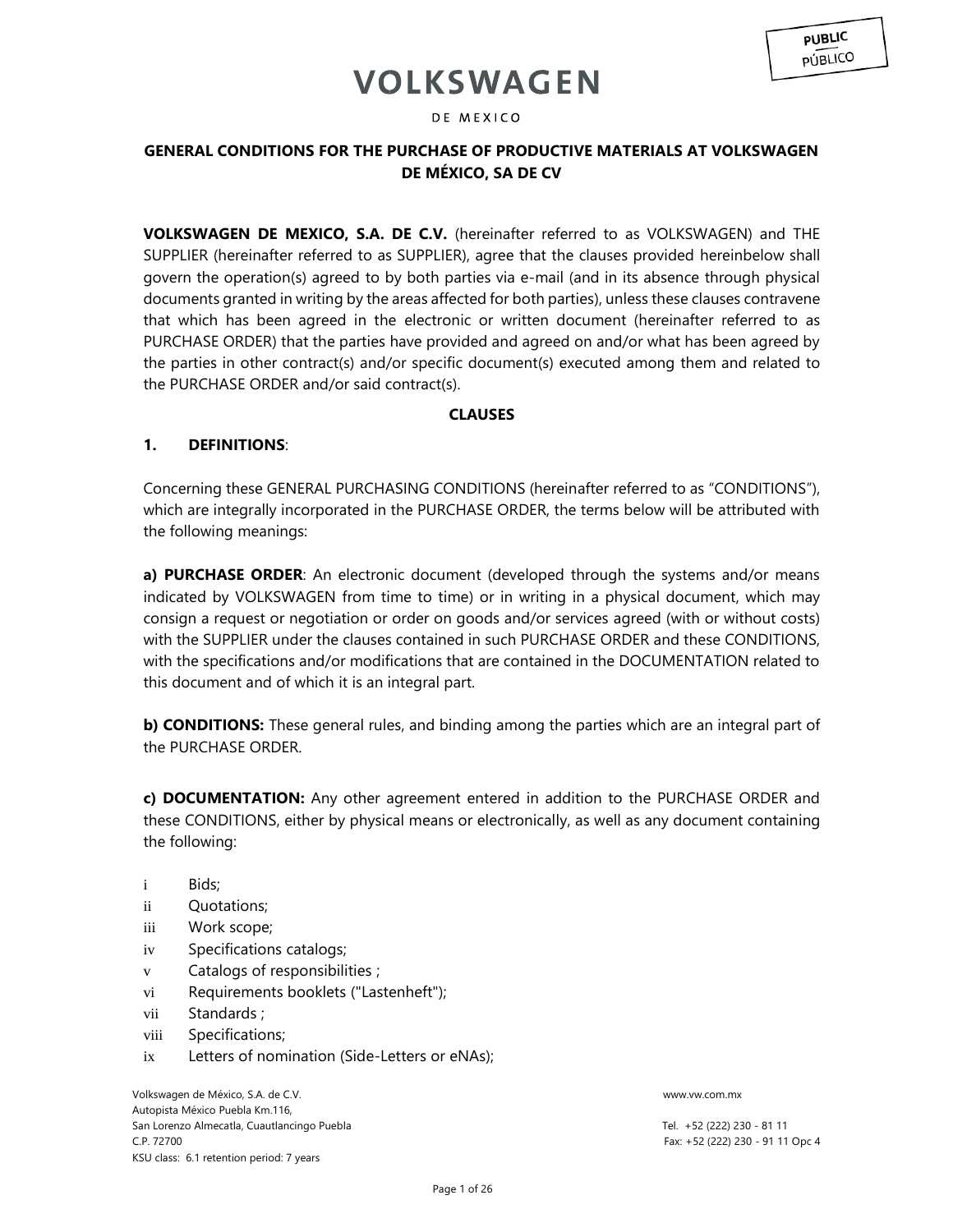DE MEXICO

x Commercializing agreements;

- xi Drawings, blueprints, designs;
- xii Delivery programs;
- xiii Negotiation protocols;

xiv Requirements established in the supplier portal published in link, including the regarding registration on said platform or others of the Volkswagen Group as well as their use, as long as it does not contravene what is provided for in the PURCHASE ORDER and any additional attachments that VWM determines.

xv Requirements for Supplier's quotation via Electronic Supplier Link (ESL) (when applicable for the contracting process)

xvi Any additional attachments that VWM determines, particularly on the following websites:

### [http://www.vwgroupsupply.com/one-kbp-](http://www.vwgroupsupply.com/one-kbp-pub/en/kbp_public/information/procurement_conditions_new/volkswagen_ag.html)

[pub/en/kbp\\_public/information/procurement\\_conditions\\_new/volkswagen\\_ag.html](http://www.vwgroupsupply.com/one-kbp-pub/en/kbp_public/information/procurement_conditions_new/volkswagen_ag.html)

### <http://ldb1-vwm.vw.com.mx/> ; and

in general, any other information contained in electronic or printed means and received by THE SUPPLIER or agreed to by the affected departments of both parties for the purpose of a negotiation or operation consigned in the PURCHASE ORDER needing at all times to have been previously approved in writing by the VWM Department of Legal Affairs.

**d) INVOICE.** Officially valid receipt or voucher, detailing the goods sold or the services provided and their price, which is delivered as proof of the payment performed by VOLKSWAGEN in accordance with applicable legislation in THE SUPPLIER's jurisdiction and allowing for its deductibility.

**e) SAMPLES:** Those elements considered examples or models of the goods and / or services requested of THE SUPPLIER through the PURCHASE ORDER.

**f) MANUFACTURING MEANS:** All machinery, devices, test equipment, dies, tooling, artifacts, designs, drawings, prototypes or any other instrument which exists or may be invented and/or discovered and serve for producing goods or used within a productive process, whether referred to in the PURCHASE ORDER as the object of acquisition itself, and/or useful for the elaboration and/or supply of goods and/or provision of services contracted by said PURCHASE ORDER.

**g) VOLKSWAGEN GROUP**. Group of affiliates entities, subsidiaries and/or affiliates of Volkswagen AG worldwide.

**h) SUPPLIER:** An individual or a legal entity who supplies goods and/or services, and who is identified as such in the PURCHASE ORDER. Said SUPPLIERS may be classified as "Tier 1", "Tier 2"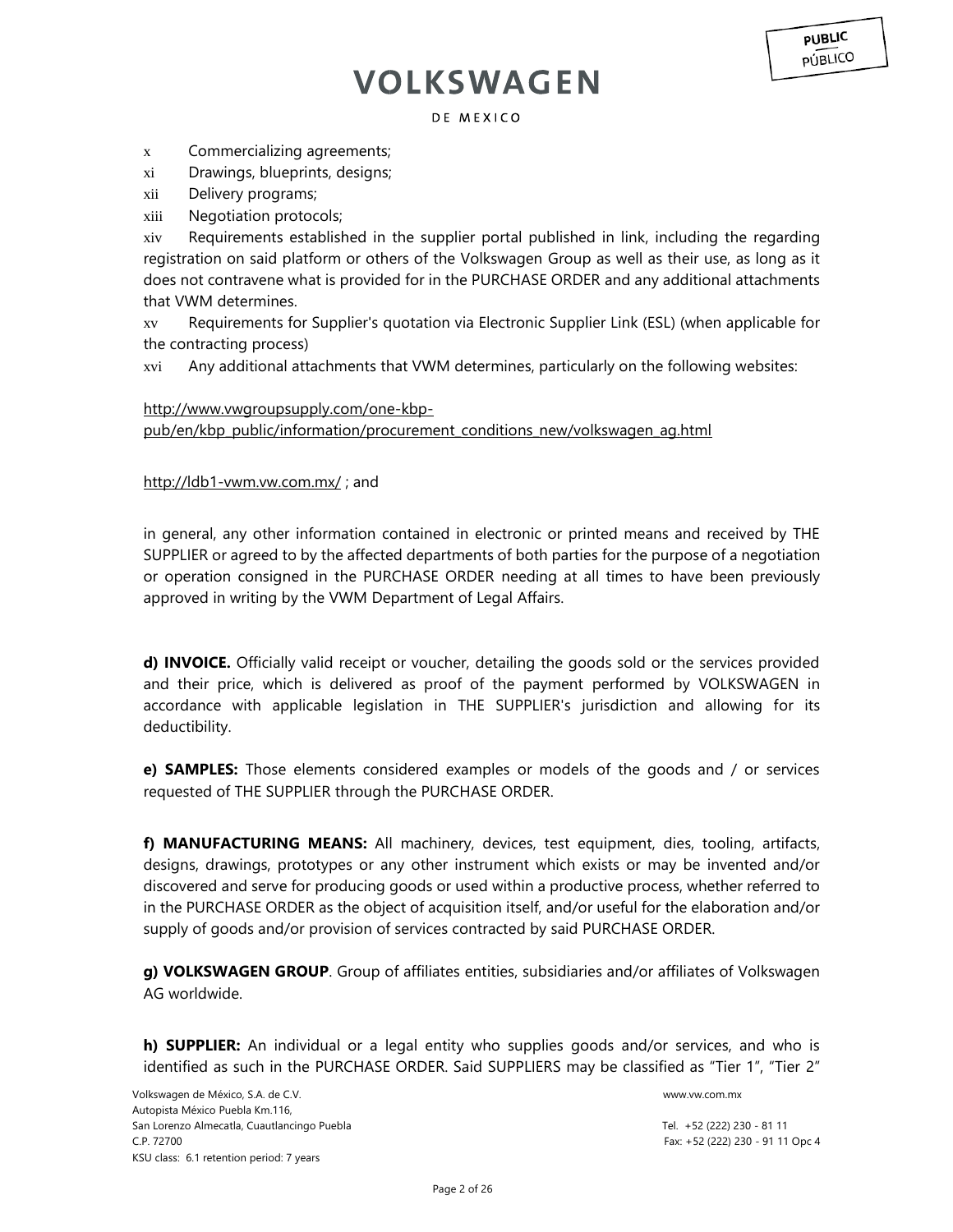### DE MEXICO

and subsequent tiers. A "Tier 1" SUPPLIER means any SUPPLIER that supplies goods and/or services directly to VOLKSWAGEN. On the other hand, "Tier 2" SUPPLIERS and subsequent SUPPLIERS shall mean the SUPPLIERS that provide goods and / or services that are integrated to those administered by the "Tier 1" SUPPLIER to VOLKSWAGEN. Tier 2 and subsequent tiers are classified as directed parts SUPPLIERS.

**i) DELIVERY PROGRAM:** Electronic and / or physical document that contains the dates and quantities of deliverables to be supplied by THE SUPPLIER, which may be estimated or definitive, as may be established in each case.

### **2. PURCHASE ORDER.**

THE SUPPLIER states that it is his/her own free will to be bound and accept the terms and conditions established in this document, acknowledging that he/she had prior knowledge of these clauses and of the additional DOCUMENTATION to this document**.**

Likewise, THE SUPPLIER states that his/her sale or supply conditions or any other conditions will not be applicable, except through agreements expressly granted in writing between the parties, either through the VOLKSWAGEN Purchasing department and / or other documents granted by the legal representatives of the parties.

The PURCHASE ORDER will be legally binding to both parties once it has been confirmed by THE SUPPLIER through his ACCEPTANCE by way of the electronic systems designated by VOLKSWAGEN or, by his/her signature on the PURCHASE ORDER in writing, and / or when THE SUPPLIER delivers the goods or carries out the services which are the object of the PURCHASE ORDER, through his/her partial or total compliance, the tacit acceptance of THE SUPPLIER being understood by this compliance, even when the PURCHASE ORDER has not been accepted (or signed if such is the case) by his/her legal representative (s) and / or power of attorney with the legal capacity, or person (s) authorized by THE SUPPLIER for these purposes. Notwithstanding the above, if the samples, prototypes or final products are produced by THE SUPPLIER or by third parties, but they do not satisfy the conditions agreed on between the parties, VOLKSWAGEN reserves the right to cancel the order it had placed without any responsibility or cost to Volkswagen.

The PURCHASE ORDER only creates obligations and rights between the signing parties; thus, if THE SUPPLIER does not have previous authorization in writing from VOLKSWAGEN, he/she will not have the capacity to either totally or partially hand over, the obligations and / or rights acquired by way of the PURCHASE ORDER, as well as the rights and/or obligations acquired with third parties through the PURCHASE ORDER nor may he/she subcontract third parties for such execution.

## **3. DELIVERY AND REMISSION**.

The remission and delivery of the goods and / or the provision of the services being contracted by virtue of the PURCHASE ORDER, must be carried out by THE SUPPLIER or, where appropriate, by a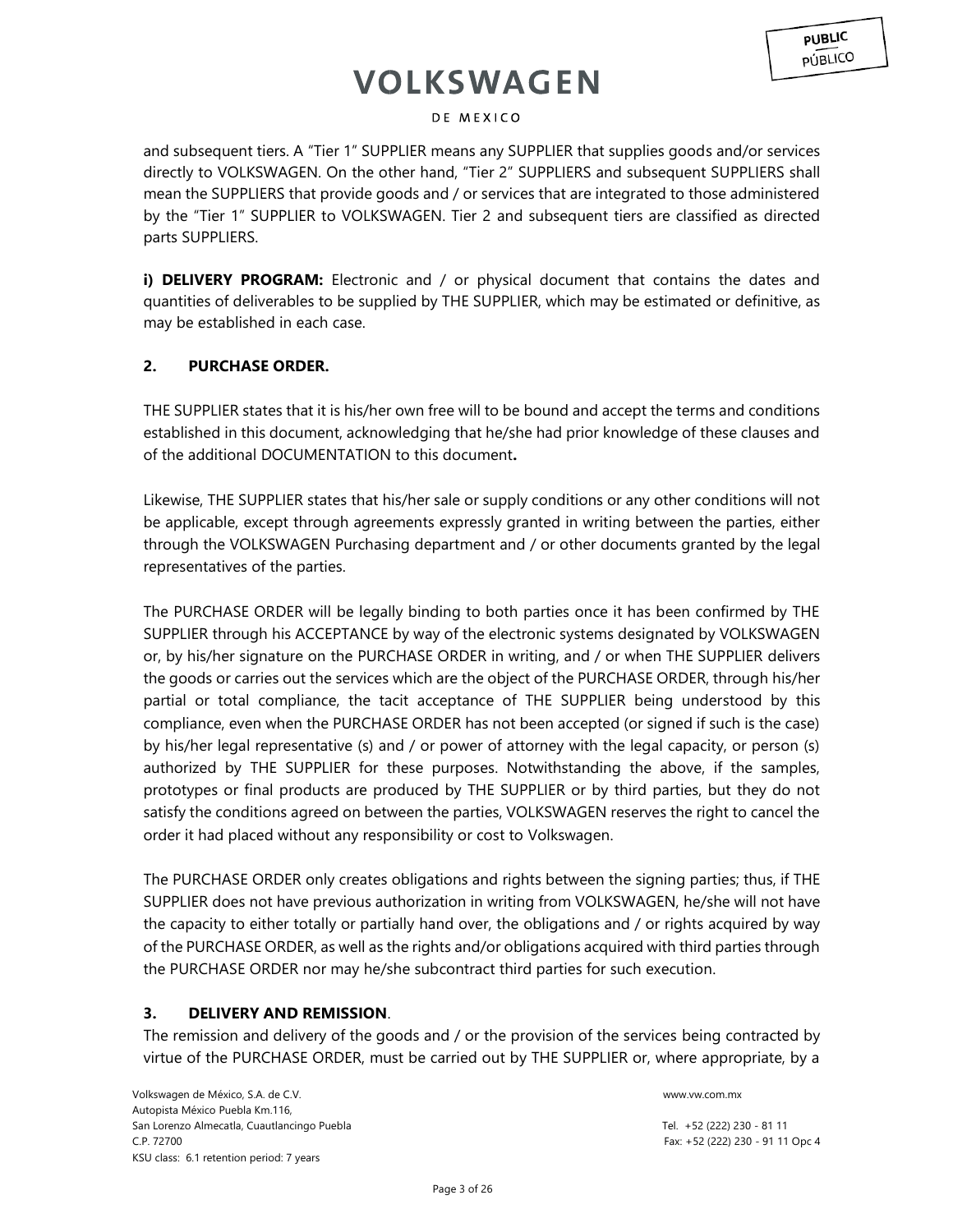#### DE MEXICO

third party agreed upon by the parties, and the SUPPLIER must oblige the third party to comply with the delivery of the goods and / or services under the terms and conditions agreed to in the PURCHASE ORDER so that in the event of non-compliance by the third party, THE SUPPLIER will be responsible for the damages and losses caused to VOLKSWAGEN by agreement between the parties regarding the amount and type of payment, volumes, characteristics, specifications and distribution in accordance with the stipulations agreed to in the PURCHASE ORDER, and / or DELIVERY PROGRAM within the indicated term (s) and the place (s) of delivery. When the delivery time is scheduled in periods, these will run from the start date (s) indicated on the PURCHASE ORDER, or failing that, from the date the PURCHASE ORDER has been issued and if there is a DELIVERY PROGRAM, under the terms that it expresses.

### **3.1 DELAYS IN DELIVERY DEADLINES.**

If for any reason THE SUPPLIER is unable to perform the delivery of the goods and / or to render the services contracted on time, such circumstance should be made aware of Volkswagen immediately, who will be able to take any of the following options:

### a) Terminate the PURCHASE ORDER:

i) VOLKSWAGEN will only make payments for the goods and / or services provided up until the time the delay is generated or;

ii) VOLKSWAGEN reserves the right to return the goods to the SUPPLIER, and must return them in the conditions agreed to in the PURCHASE ORDER.

b) Extemporaneously receive and accept the goods and/or services from THE SUPPLIER.

c) Acquire the goods or services through a third party, at the SUPPLIER's expense (including the reimbursement to VOLKSWAGEN of the costs derived from the change of SUPPLIER that the latter would have had to pay).

The choice of any of the previous options will be without prejudice to the right of VOLKSWAGEN to charge the SUPPLIER for the expenses, damages and losses caused by its breach.

If VOLKSWAGEN should decide to receive the goods and/or the provision of the service, the delay of which has been caused by THE SUPPLIER, the latter accept that VOLKSWAGEN may collect, by reason of delay in the delivery time period, the agreed contract penalty, without VOLKSWAGEN having to demonstrate for this purpose, any damages or losses suffered by THE SUPPLIER's noncompliance. The enforceability of the PURCHASE ORDER and the payment of the contract penalty are optional for VOLKSWAGEN, who reserves the right to instead require the payment of damages and losses which may have been suffered by reason of THE SUPPLIER's noncompliance, subsequently agreeing with THE SUPPLIER on the conventional penalty amount to apply.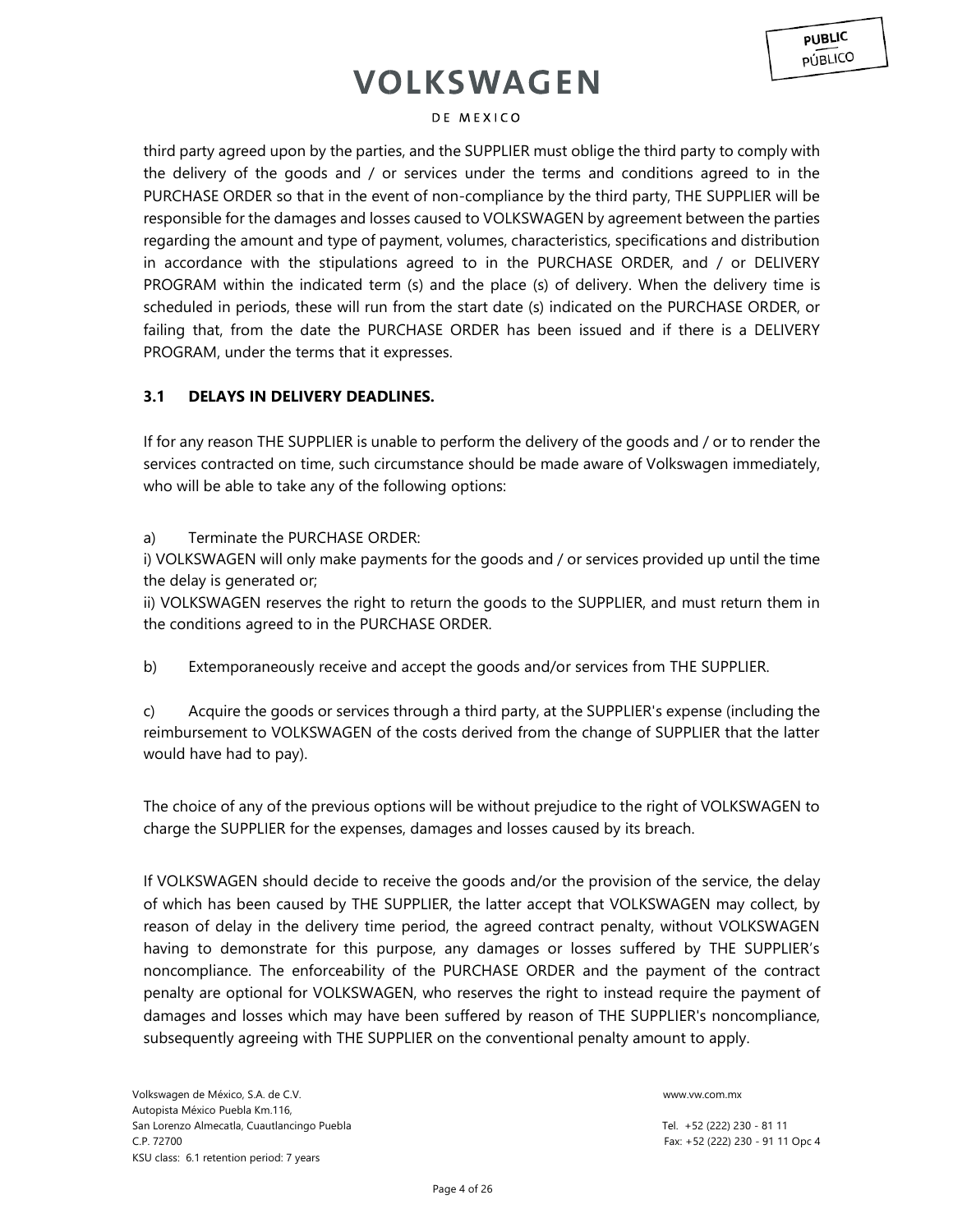DE MEXICO

## **3.2 RECEIVING GOODS AND / OR SERVICES.**

The goods and/or services that VOLKSWAGEN receives must comply to the agreed conditions and shall be registered by VOLKSWAGEN as far as quantities, measures, weights or other specifications which have been determined for this purpose, these records being the only officially recognized proof as control of reception and THE SUPPLIER's compliance.

Notwithstanding the above, VOLKSWAGEN will at any moment have the right to demand that THE SUPPLIER gather and deliver to VOLKSWAGEN any reports and documentation that prove any of the aforementioned concepts.

THE SUPPLIER shall not make deliveries in qualities, which are different than those agreed to and / or would not allow for their use, or in greater or lesser amounts except by prior written authorization from VOLKSWAGEN. If such authorization is not given by VOLKSWAGEN, all additional costs for storing, packing or any other service or concept, will be borne exclusively by THE SUPPLIER, for the benefit of VOLKSWAGEN, with THE SUPPLIER authorizing VOLKSWAGEN from now on for the corresponding amounts to be compensated, against any amount that VOLKSWAGEN owes to the SUPPLIER, prior authorization of the SUPPLIER.

If VOLKSWAGEN is unable to receive the goods and / or provision of services contracted due to acts of God or force majeure, disputes or work stoppages, strike (declared or not), lock outs, riots, natural phenomena, measures imposed by authorities, irregularities in transport, import restrictions, interruptions in VOLKSWAGEN companies or companies of its suppliers, market conditions, marketing and sale of finished cars, or any other cause beyond its control, VOLKSWAGEN will be exempt from the obligation to receive the goods and / or services contracted for as long as the circumstances and the effects of said impossibility for reception last, so in these cases THE SUPPLIER will not have the right to demand compliance with the PURCHASE ORDER, nor to demand any compensation for damages and losses. Likewise, as the cause(s) of the impossibility to receive the articles remains, THE SUPPLIER must store them at his cost and risk until VOLKSWAGEN is able to take charge of them personally or through a third party it so designates.

## **3.3 PACKING, DELIVERY AND TRANSPORTATION CONDITIONS - ACCEPTANCE OF RISK.**

VOLKSWAGEN reserves the right to determine the route and mode of delivery of the goods, as well as the means of transport and the type of packaging of the goods. THE SUPPLIER will be responsible for damages caused to the goods by packaging, protection (antioxidant and / or others for its due protection) and improper cargo securing (the latter in case of being the responsibility of the SUPPLIER), if this affects the goods. In the absence of a stipulation to the contrary, the delivery of the goods must be made free of expenses, procedures and responsibilities and will be unloaded at the facilities of VOLKSWAGEN (or where it designates) in accordance with the INCOTERMS that can be negotiated from time to time in the Terms applicable in accordance with the publication of the current International Chamber of Commerce agreed upon at the time of issuance of the PURCHASE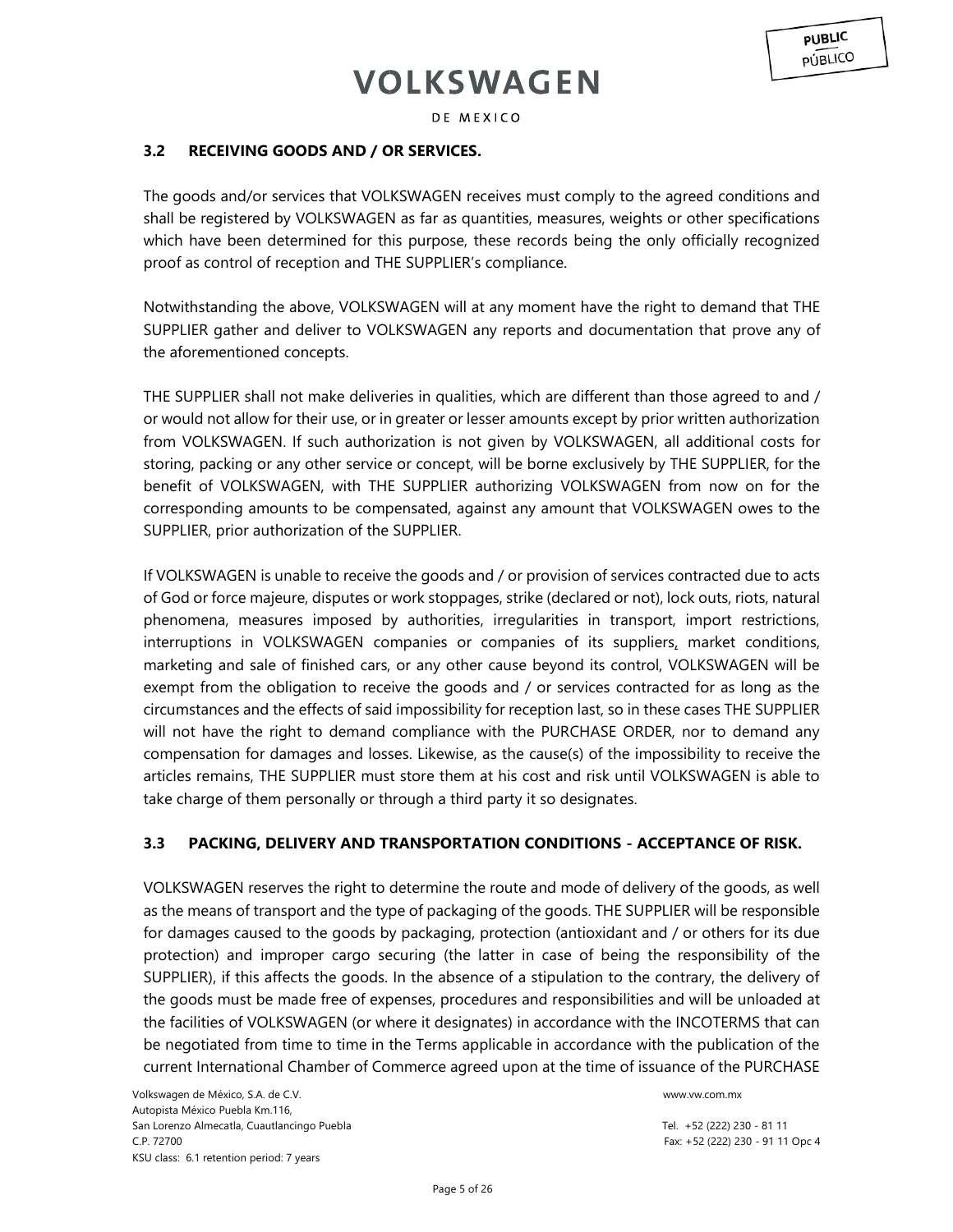### DE MEXICO

ORDER, or those terms and conditions that may be agreed between the parties, including the insurance at the cost of THE SUPPLIER.

Said insurance must cover the damages caused by the activities of THE SUPPLIER's personnel during the packing, cargo securing and manipulation of the goods during transport.

The expedition of the goods shall be carried out using the remission methods prescribed by VOLKSWAGEN. For each delivery, a receipt must be issued (or an electronic equivalent as provided by the systems designated by VOLKSWAGEN) and if no other agreement has been made, an INVOICE will be issued for each receipt.

THE SUPPLIER will be obliged to follow the instructions that VOLKSWAGEN gives him/her regarding the restitution, return or disposition and maintenance of packing means or packaging, devices, etc. in which he delivers the goods covered by the PURCHASE ORDER, it being THE SUPPLIER who will be in charge of undertaking the customs procedures that may be required, as well as obtaining, updating, homologation and any other type of certification and / or procedure applicable.

## **4. REGARDING THE GOODS AND / OR SERVICES.**

## **4.1 SAMPLES AND PROTOTYPES.**

THE SUPPLIER must, in each case present to VOLKSWAGEN the samples or prototypes of the goods (and services if applicable) for approval, before the series start-up, start of production (SOP) or on the required date. The delivery of samples and / or prototypes must be made within the agreed time periods and according to the provisions of the quality certification system required by VOLKSWAGEN in regard to new parts, modifications of features and procedural modifications for all affected dimensions, functions and materials. In the event that, for reasons attributable to THE SUPPLIER, THE SUPPLIER does not comply with the delivery of samples or prototypes within the agreed period, THE SUPPLIER must cover the costs generated by this delay after prior agreement between the parties. The foregoing also applies to samples required for second or subsequent releases, due to rejections of the samples or prototypes delivered until then and which are attributable to the SUPPLIER.

It shall be understood that although the PURCHASE ORDER protects samples and quotations, this does not imply a commitment by VOLKSWAGEN to accept such samples, or to cover the costs that may be generated for their production (unless there is an agreement to the contrary), nor does it bind VOLKSWAGEN to make a request or formal negotiation with THE SUPPLIER in regard to the goods and / or services for which a sample and / or prototype may have been provided.

The goods and / or services provided by THE SUPPLIER are subject to the technical specifications, samples and quotations approved by VOLKSWAGEN, as well as the safety instructions and specifications that are contained in the PURCHASE ORDER and related DOCUMENTATION, thus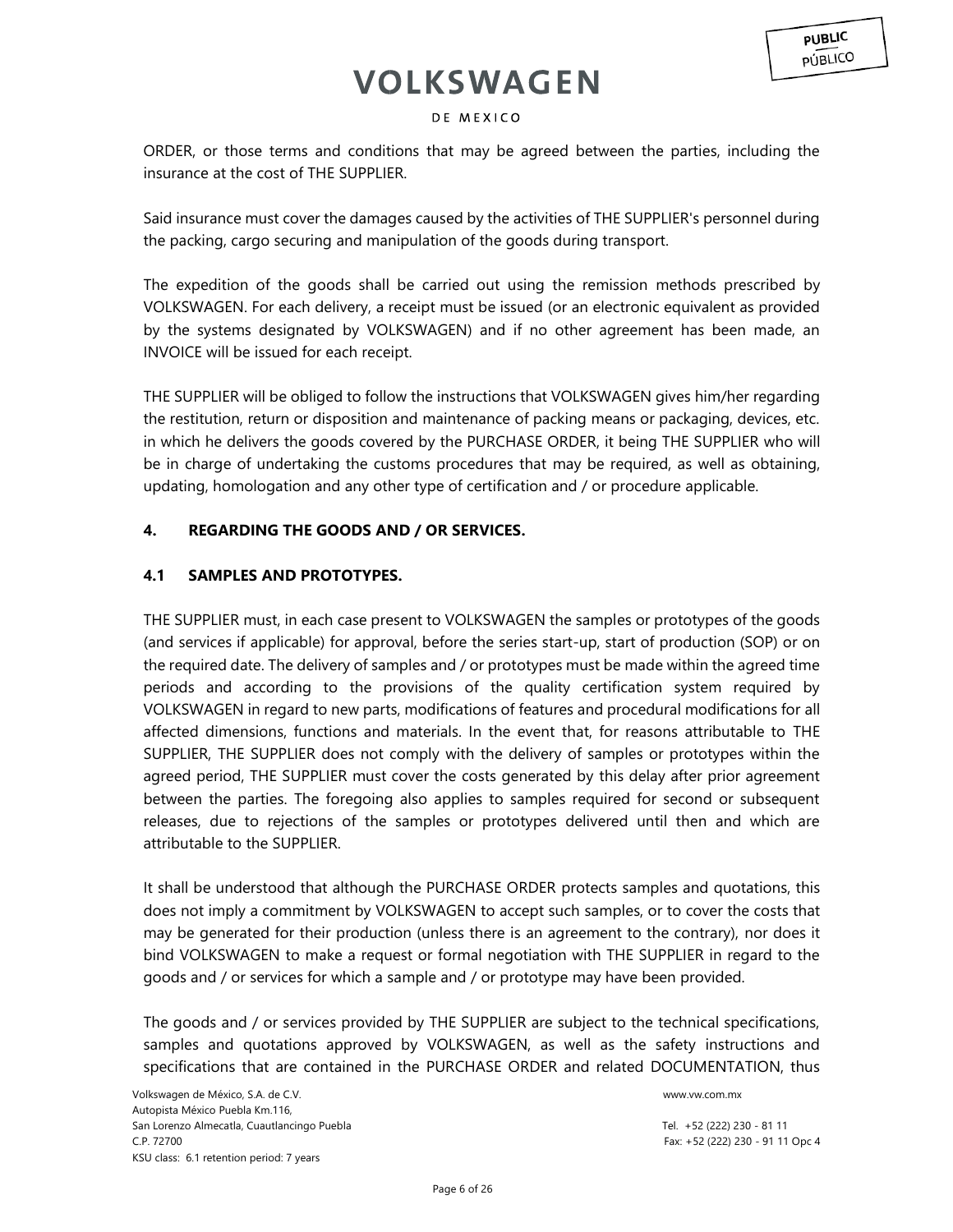#### DE MEXICO

fulfilling the requirements of VOLKSWAGEN. THE SUPPLIER must also guarantee that said goods and / or services are delivered without defects, either visible or concealed and that they are manufactured or developed with new materials of the highest quality and by qualified workers. The goods and / or services must satisfy and cover the objectives and purposes for which they were required by VOLKSWAGEN. Likewise, THE SUPPLIER must ensure that the goods and / or services that it supplies comply with the legislation or regulations that are applicable to them according to their nature and the country of destination, observing among these assumptions, aspects that, by way of example include but are not limited to obtaining, updating, homologations and any other type of certification and / or procedure that may be applicable to allow VOLKSWAGEN (and, where appropriate, intermediaries and / or end users of the good or service) free, legal and unrestricted use and / or commercialization. In case the aforementioned is not guaranteed, THE SUPPLIER must cover at his/her own expense all costs, damages and losses caused to VOLKSWAGEN or third parties for non-compliance with what is described in this paragraph.

THE SUPPLIER is bound to perform all tests indicated by VOLKSWAGEN in the PURCHASE ORDER, as well as the corresponding DOCUMENTATION or that are necessary to be in compliance with the quality and/or safety and/or legal standards that apply for the automotive industry on a national and international level, as well as to document these tests and preserve such DOCUMENTATION for as long as VOLKSWAGEN so indicates. In particular, the SUPPLIER must observe the guidelines described by each area of VOLKSWAGEN in the listing requirement matrix for quotation and any additional ones indicated via ESL, available at the following link: "http://www.vwgruposupply.com" making sure to observe the updates that they undergo. In addition, THE SUPPLIER will provide VOLKSWAGEN personnel with every facility for verifying that what is contained in this clause is fulfilled. In cases there THE SUPPLIER liable, he must cover all expenses incurred in performing these tests, regardless of whether they are performed by THE SUPPLIER, a third party or VOLKSWAGEN, excluding the cost of the test in which the sample or prototype is approved.

THE SUPPLIER must be permanently ensured of the quality of the articles and or services that he provides or has provided, and will suggest to VOLKSWAGEN the improvements or modifications that could be made regarding these, in the understanding that such improvements or modifications will only be applicable with VOLKSWAGEN's prior written consent in which it can be agreed that, upon approval by VOLKSWAGEN, said improvements and proposals will be assigned in property to it.

### **4.2 SPECIFICATIONS, TESTS AND QUALITY**

If, within the sample or prototype phase, or subsequently in the series production phase, should THE SUPPLIER be unable to achieve the characteristics or specifications required by VOLKSWAGEN for the goods and / or services, a solution must be jointly determined by the parties, without this exempting THE SUPPLIER from the commitment of achieving the required specifications or characteristics.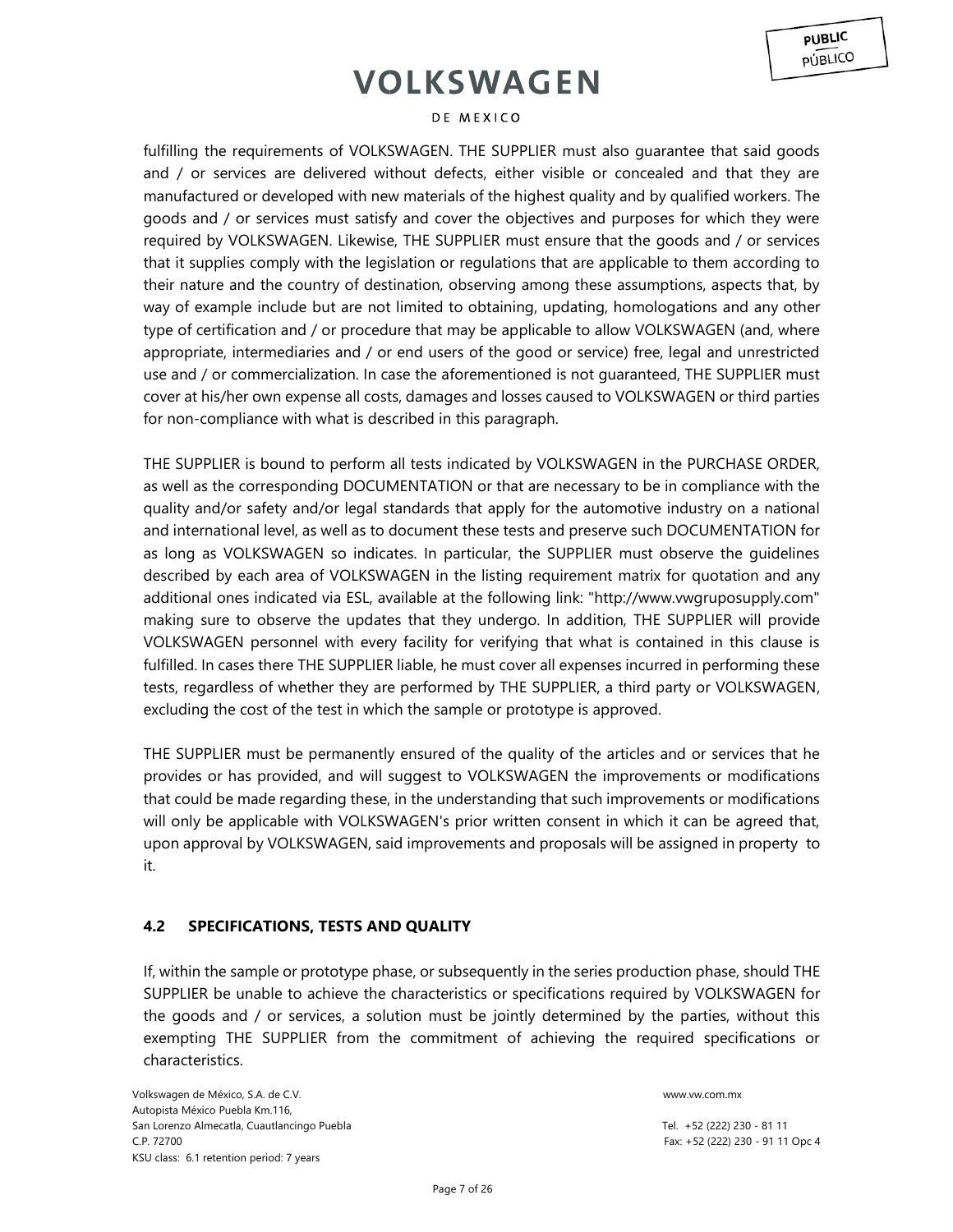DE MEXICO

THE SUPPLIER must document in all cases the results of analyzes performed on the articles (and services in such case), in TEST REPORTS, whether in the sample or prototype phase or in the productive phase.

In the case of goods, the SUPPLIER'S series production must be carried out on machinery with proven capacity and with processes under statistical control, in order to obtain constant quality improvements during the time production must be carried out. Unless otherwise agreed, it will be at the SUPPLIER's expense to make all the investments that are required to guarantee adequate operation / updating of said machinery and the quality of the products generated therein, during the expected supply period. In the case of services, these must be provided with due diligence and care and in compliance with the parameters agreed between the parties and in the absence of such agreement, in accordance with market standards.

THE SUPPLIER must carry out its quality control with parameters corresponding to the latest state of the art. Upon request of THE SUPPLIER, VOLKSWAGEN may discuss with him the tests that are performed, as well as the means and methods of testing which are applied, so that, within the knowledge, experience and possibilities of VOLKSWAGEN, the respective status of the testing technique may be determined together.

VOLKSWAGEN expressly reserves the right to at any time carry out the tests and audits that it deems necessary in order to verify that both the quality assurance measures, the quality and regulatory compliance of the goods and / or services are being satisfied. In the event that due to quality problems of the goods and / or services, VOLKSWAGEN is forced to carry out different activities to correct and / or satisfy claims, THE SUPPLIER must cover all the expenses incurred in carrying out of these activities regardless of whether they are carried out by a third party or VOLKSWAGEN, prior agreement between the parties.

VOLKSWAGEN will not be subject to specific deadlines for the presentation of claims on goods (or services, as the case may be) that exhibit visible defects or hidden defects, the SUPPLIER expressly renounces the provisions and terms of article 383 of the Commercial Code applicable in the United Mexican States and similar foreign codes or legislation, with VOLKSWAGEN reserving the right to demand that the SUPPLIER cover the payment of the corresponding charges, with the parties agreeing from this moment on that if payment by THE SUPPLIER cannot be verified, VOLKSWAGEN may compensate said expenses against any payment pending by the latter to the SUPPLIER.

In the case of defective or non-defective goods (or services), provided according to the agreed specifications, VOLKSWAGEN, at its choice, will also be empowered to:

1) Correct the defects or vices that the goods (or services) may present at a cost agreed to with THE SUPPLIER.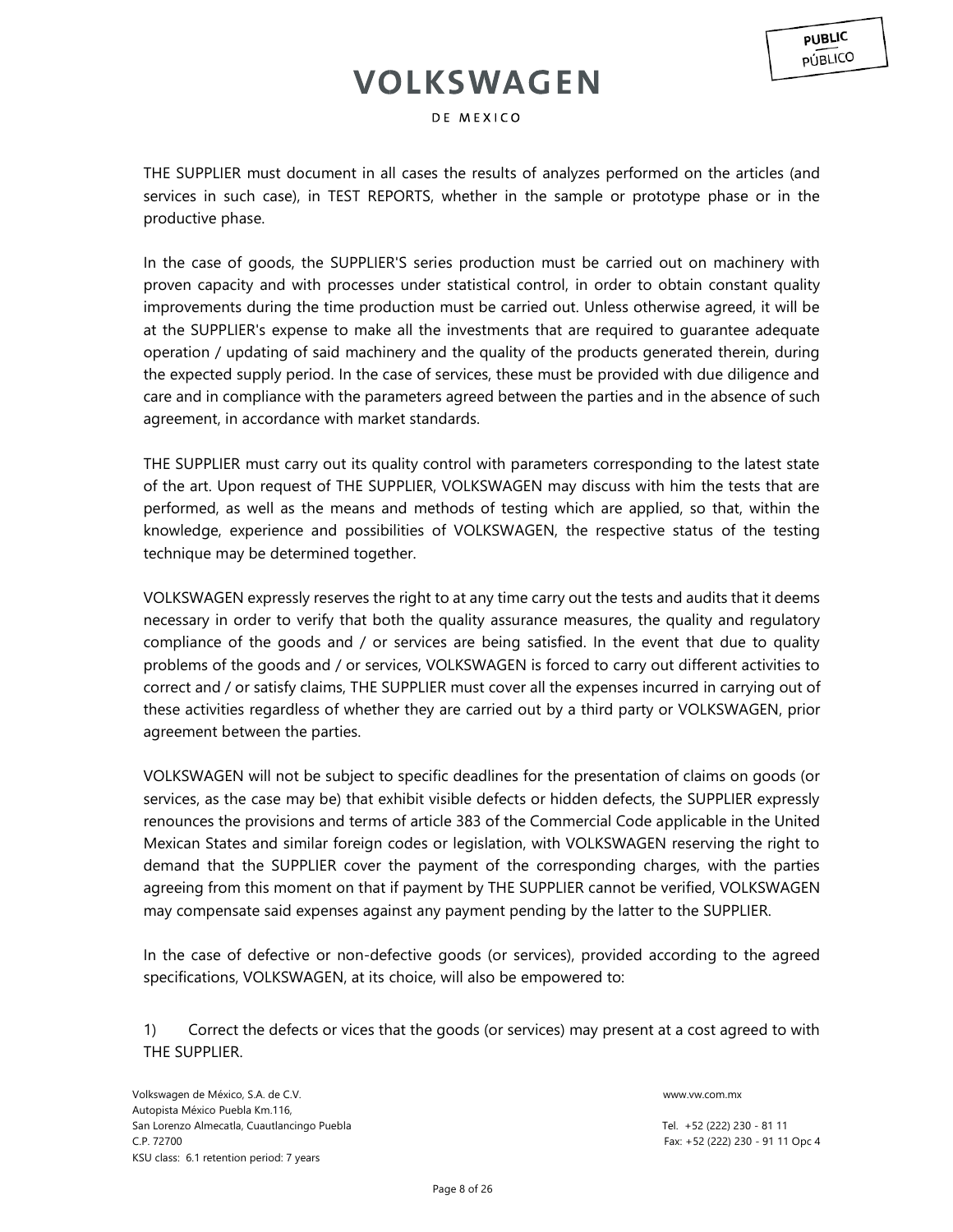2) To be supplied through a third party at a cost agreed to with THE SUPPLIER (including compensation to VOLKSWAGEN of the costs of tools that it may have had to pay for).

3) Require that the SUPPLIER eliminate the defect for successive deliveries, as well as the delivery of free goods (or services) without defects to replace the defective ones.

4) Return the defective or deviated articles to THE SUPPLIER at the latter's cost and risk.

With regard to goods with faults that may have caused claims by end customers, VOLKSWAGEN shall have no obligation to return the replaced goods and / or materials and / or components to the SUPPLIER.

In addition, should the delivery of goods (or services) present any defects or deviations, VOLKSWAGEN shall have the power to terminate the PURCHASE ORDER without any need for legal mediation during the procedure or for any judicial statement.

All defective articles, or those failing to comply with the specifications in the PURCHASE ORDER, and rejected by VOLKSWAGEN through a document named Inspection and Return Report (RID), and / or the so-called Material Return Report (RDM) and / or another document which declares the rejection, must be removed from the facilities of VOLKSWAGEN by THE SUPPLIER and at his cost, in a period which will not exceed 21 calendar days from the date of notification by VOLKSWAGEN to THE SUPPLIER. Once this time period has passed, VOLKSWAGEN may, at its discretion:

a) After prior agreement, charge the SUPPLIER for the storage of the rejected articles from the date on which the SUPPLIER is notified of the rejection and until the date on which said articles are removed by the latter.

b) Likewise, in addition to the charge referred to in the immediately preceding subsection, VOLKSWAGEN may, upon prior agreement and at the expense of the Supplier, destroy all the rejected articles that may not have been removed in time by THE SUPPLIER. Any cost arising from said destruction (including the payment for their final disposal and any applicable taxes or contributions), will be borne by THE SUPPLIER with his/her prior consent.

c) If for any reason VOLKSWAGEN cannot destroy the rejected articles, storage will continue to be charged to the SUPPLIER, in the understanding that THE SUPPLIER will be responsible for locating whoever can destroy said articles.

In any of these cases, with a prior agreement with the SUPPLIER, VOLKSWAGEN may compensate the resulting expenses and costs against any debt that VOLKSWAGEN may have with THE SUPPLIER.

Both the goods and / or components of rejected assemblies that are collected from the VOLKSWAGEN facilities, as well as those defective goods existing in the SUPPLIER's facilities must be destroyed at the expense of THE SUPPLIER, who must issue a certificate to VOLKSWAGEN that indubitably evidences said destruction. The rejected goods may not under any circumstances be

**PUBLIC** PÚBLICO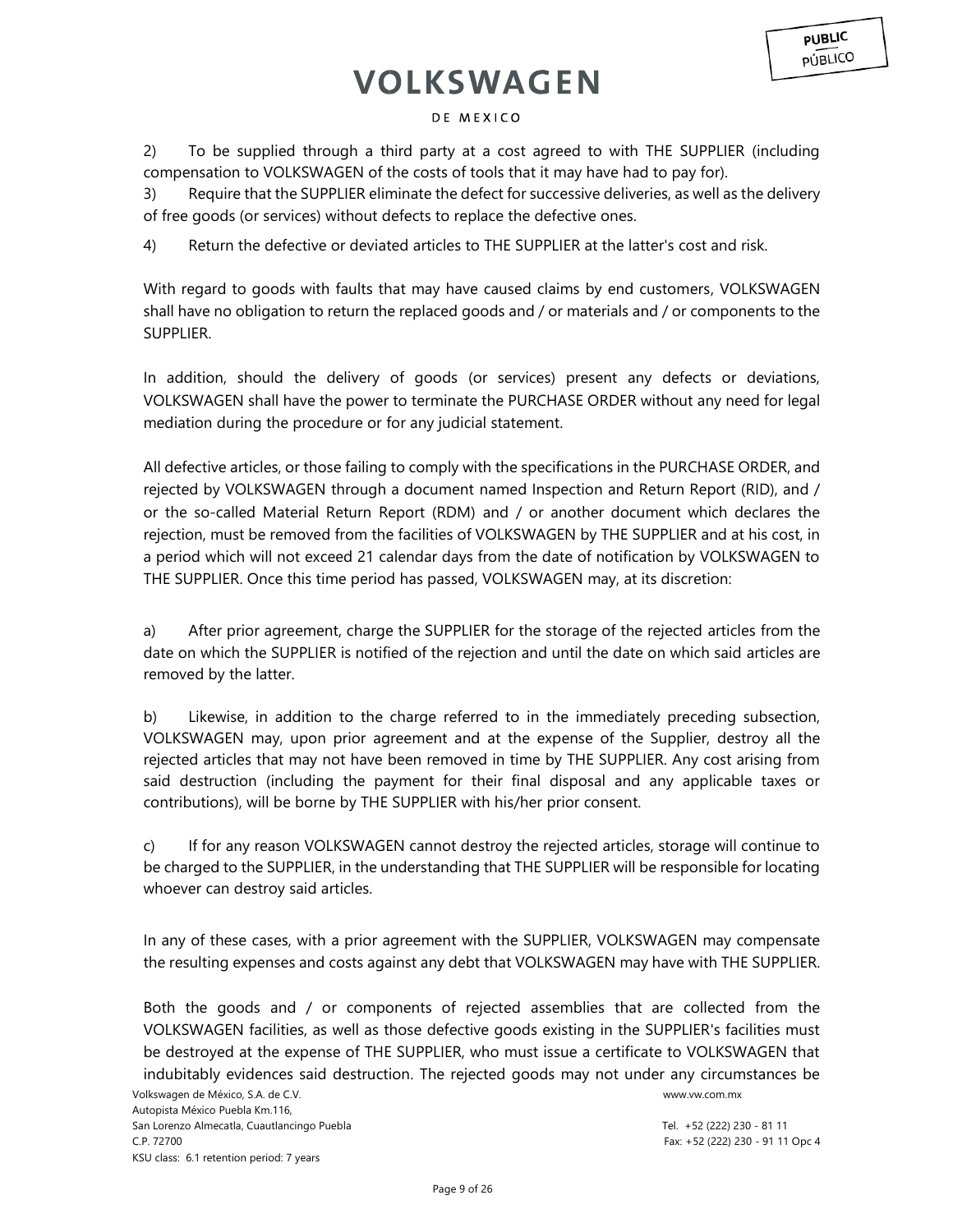#### DE MEXICO

marketed without having been destroyed or rendered useless. In exceptional cases and only with prior written authorization from a VOLKSWAGEN official with the necessary powers, THE SUPPLIER may perform reworks on rejected goods.

It is agreed between the parties that the goods and / or services which are the object of this negotiation must be delivered exclusively to VOLKSWAGEN (or whoever it designates in writing), and therefore THE SUPPLIER will not be empowered to donate, sell, dispose of or in any other way to dispose of the goods and / or deliverables of services which are the object of this PURCHASE ORDER for their own benefit and / or that of third parties. This prohibition refers in a declarative but not limiting form, to the spare parts market (car parts) and to the use of the trademark and logos of the different brands of the Volkswagen Group, these being Registered Trademarks, and does not give authorization of their use to THE SUPPLIER if it is not for the supply to VOLKSWAGEN. In the same way, THE SUPPLIER is obligated to use the MANUFACTURING MEANS that VOLKSWAGEN may have put at his disposition, only for the production of the goods and / or services in favor of VOLKSWAGEN, as well as to put at the latter's disposition said MANUFACTURING MEANS when VOLKSWAGEN so requires, without any need for legal mediation during the procedure or any type of judicial statement.

In the case that VOLKSWAGEN is found liable for any characteristic derived from deviations and/or defects of any type in the articles provided (or services rendered) by THE SUPPLIER, THE SUPPLIER must completely hold VOLKSWAGEN harmless from any claims arisen against VOLKSWAGEN and repair any damages and losses or any other expenses (including attorney's and/or advisors' fees) that VOLKSWAGEN may have had to incur in as a result of such claim. This compensatory obligation for which THE SUPPLIER is responsible, shall include all damages, in such a way that any responsibility demanded of VOLKSWAGEN by third parties, shall be fulfilled by THE SUPPLIER to the same extent as if THE SUPPLIER were directly responsible to such third parties .

For prevention and / or damage repair measures (field campaigns, service or recalls) THE SUPPLIER will be responsible to the extent that the legal scope of his/her responsibility extends. The parties may in good faith negotiate the amounts to be covered for the foregoing. VOLKSWAGEN shall inform THE SUPPLIER in all cases of any demands or claims received and provide an opportunity for THE SUPPLIER to analyze the problem stated. Both parties shall coordinate the measures to be taken, particularly in negotiating judicial or extra judicial settlements.

THE SUPPLIER expressly guarantees and is bound to manufacture and / or produce and / or obtain all spare parts for the articles that are involved in a field campaign, service or recall, as well as to cover all related costs, up to the limit of his/her legal liability.

## **4.2.1 INSURANCE AND BAILS**

### **Insurance**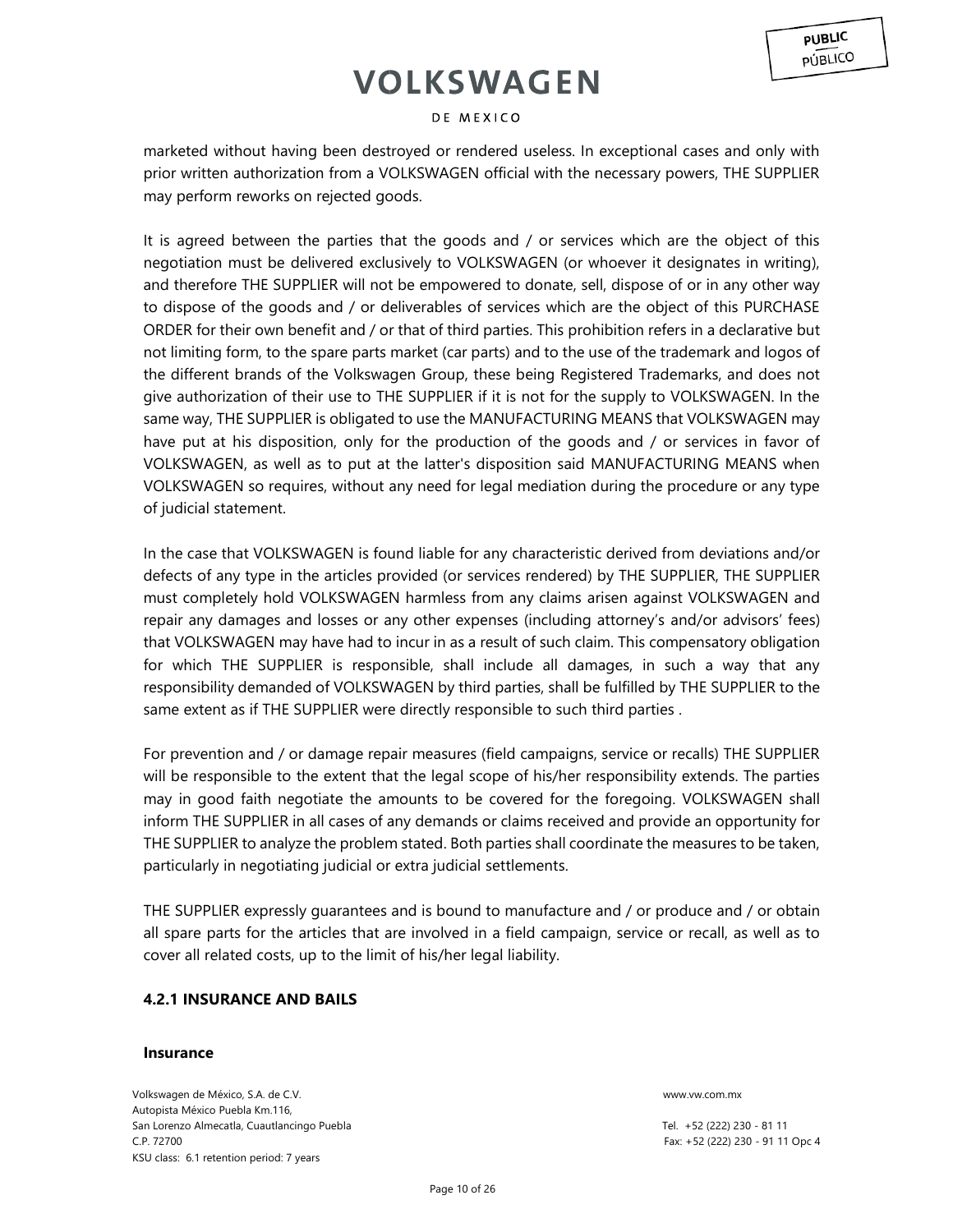### DE MEXICO

THE SUPPLIER must at all times have Civil Liability Product insurance policy that covers any risk or civil liability (Product, Image, reputation, nature or physical consequences in the amounts that may be determined from time to time by VOLKSWAGEN or for any applicable provision) that may be incurred.

In the event that THE SUPPLIER carries out activities at the VOLKSWAGEN facilities, he/she must have a corporate Civil Liability insurance policy to cover the damages that THE SUPPLIER may cause to a third party or to VOLKSWAGEN. The existence of this policy will be verified by the VOLKSWAGEN Security Department (see requirements at [www.vwgroupsupply.com](http://www.vwgroupsupply.com/)). Additionally, THE SUPPLIER must submit the aforementioned insurance policy to the VOLKSWAGEN Insurance and bails area.

The VOLKSWAGEN Insurance and bails area is empowered to request the SUPPLIER to submit sufficient documentation in order to verify the coverage, validity, amount and duration of their policies.

### **Bails**

Whenever there is an advance payment made by VWM, a guarantee policy covering 100% of said advance must be processed and obtained in writing by THE SUPPLIER (unless otherwise instructed in advance by VOLKSWAGEN).

It is understood that VOLKSWAGEN'S obligation to make the advance payment is born after the date of receipt of both the bails policy and the invoice that covers that amount.

The advanced deposit bail must be in force at least until THE SUPPLIER delivers goods and / or services equivalent to 100% of the advanced amount to VOLKSWAGEN and there is no balance in favor of VOLKSWAGEN for said advance payment.

In the case of Compliance and / or good quality bails required from the Supplier, the latter undertakes to deliver the corresponding policies no later than three business days after the date of issuance of this PURCHASE ORDER, and THE SUPPLIER is obliged to keep them in force until the corresponding goods and / or services have been received to the full satisfaction of VOLKSWAGEN and to keep them valid for up to twelve months after said date of receipt.

Whatever the nature of the bails has been granted, it can only be canceled as long as its request for cancellation is received in writing by VOLKSWAGEN.

The bails originating due to this PURCHASE ORDER may be claimed up to 180 (one hundred and eighty) calendar days after the end of the validity of the PURCHASE ORDER.

Any of the bails originating as a result of this PURCHASE ORDER, must contain at least the following statements:

- 1) That VOLKSWAGEN is designated as the sole beneficiary;
- 2) That they are granted according to all the stipulations contained in this PURCHASE ORDER;
- 3) That they may be adjusted to any changes that the PURCHASE ORDER may undergo;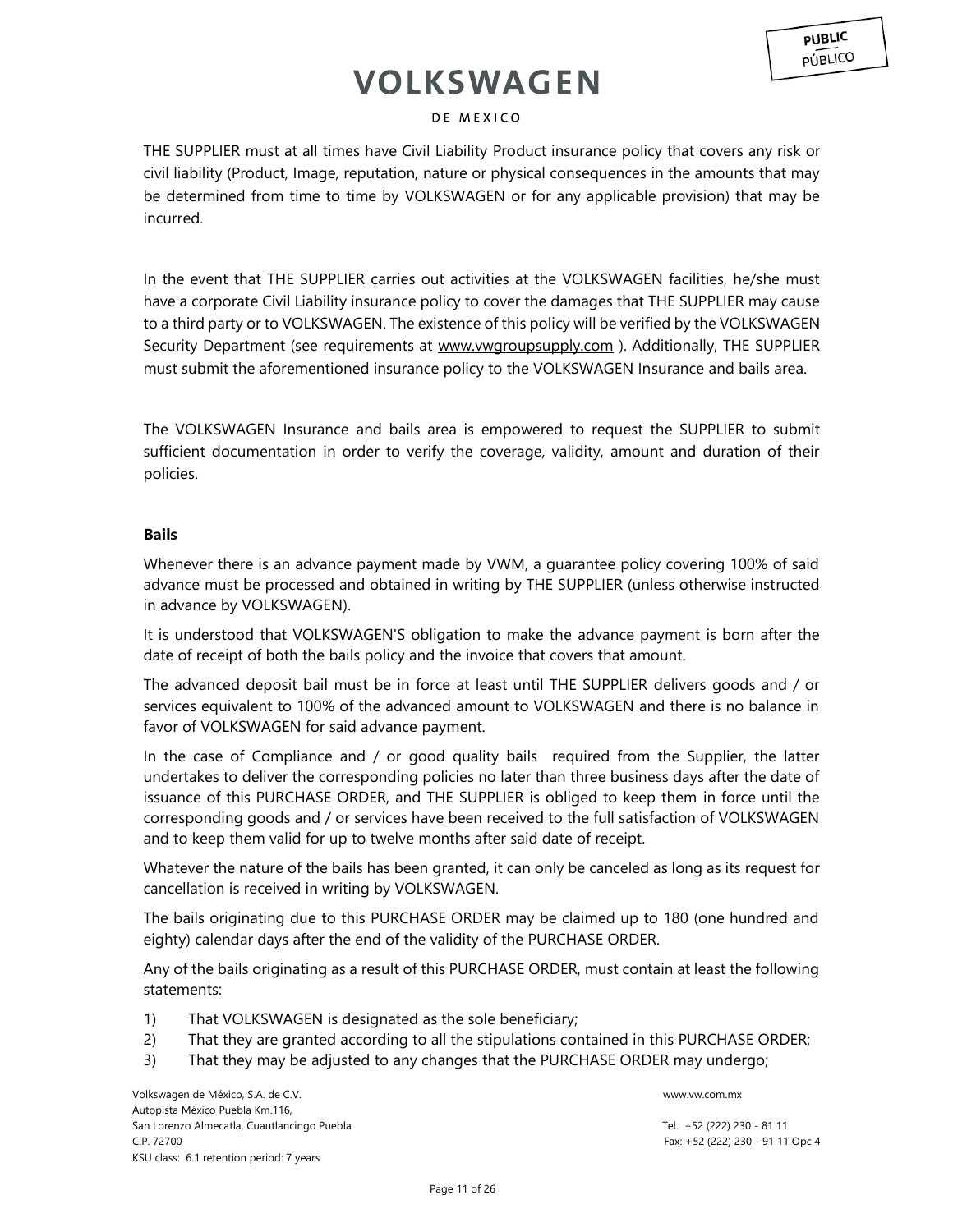#### DE MEXICO

4) That they will continue in force in the event that a standby or extension period is granted for compliance with this PURCHASE ORDER (even when they have been authorized outside of the deadline).

5) That the bails will be canceled when THE SUPPLIER has fulfilled all the obligations that the aforementioned bails guarantee.

Any insurance policy and / or bail that assures or guarantees the obligations of this PURCHASE ORDER, must be issued by a surety institution authorized by the Ministry of Finance and Public Credit, and this institution must have a long-term international investment grade index (issuer and / or debt category) and must comply with the parameters issued by the K-FT (Group Treasury). All insurance (whatever their nature) and / or advance payment bails and / or compliance and / or good quality bails must be issued with the text indicated by the VOLKSWAGEN Insurance and bails area through its authorized agents.

### **4.3 SAFETY MEASURES.**

As far as articles, whose use or handling imply special care, risk or danger (i.e. flammable, explosive, perishable, dangerous or damaging to people who handle them), regardless of whether said articles are in the prototype, series phase or spare parts, THE SUPPLIER (and in such case, his suppliers) shall be obligated to indicate ostensibly such characteristics on packaging, wrapping, or on the articles themselves with warnings such as: "Handle with Care", "Danger", "Explosive" or other applicable phrases, as specified in the Official Mexican Standards and current applicable international standards

For the rendering of the services, the regulations for contractors and suppliers and their corresponding annexes must be respected and followed. These regulations, which have been provided to the SUPPLIER prior to the date of this PURCHASE ORDER, must have been made known to them and been accepted by them as well. If applicable, all the containers of products and chemical substances that enter to VOLKSWAGEN facilities must be identified in accordance with the requirements indicated in the Official Standards that may be applicable in terms of safety and hygiene, identification of containers and any other that to the date of this PURCHASE ORDER and / or thereafter may exist. These may be viewed at [http://ldb1-vwm.vw.com.mx/.](http://ldb1-vwm.vw.com.mx/) 

In the event that THE SUPPLIER does not comply with the aforementioned provisions, he/she will be directly responsible for any type of affectation that VOLKSWAGEN may suffer in accordance with the provisions of these terms and conditions. The parties agree that THE SUPPLIER must cover at his/her own expense all material expenses incurred by VOLKSWAGEN for failing to comply with any security measure in force at the time of the incident. Additionally, THE SUPPLIER will ensure that VOLKWAGEN is held harmless in case any third party tries to affect VOLKSWAGEN's interests derived from the affectation caused by the breach of the security measures in which THE SUPPLIER has incurred.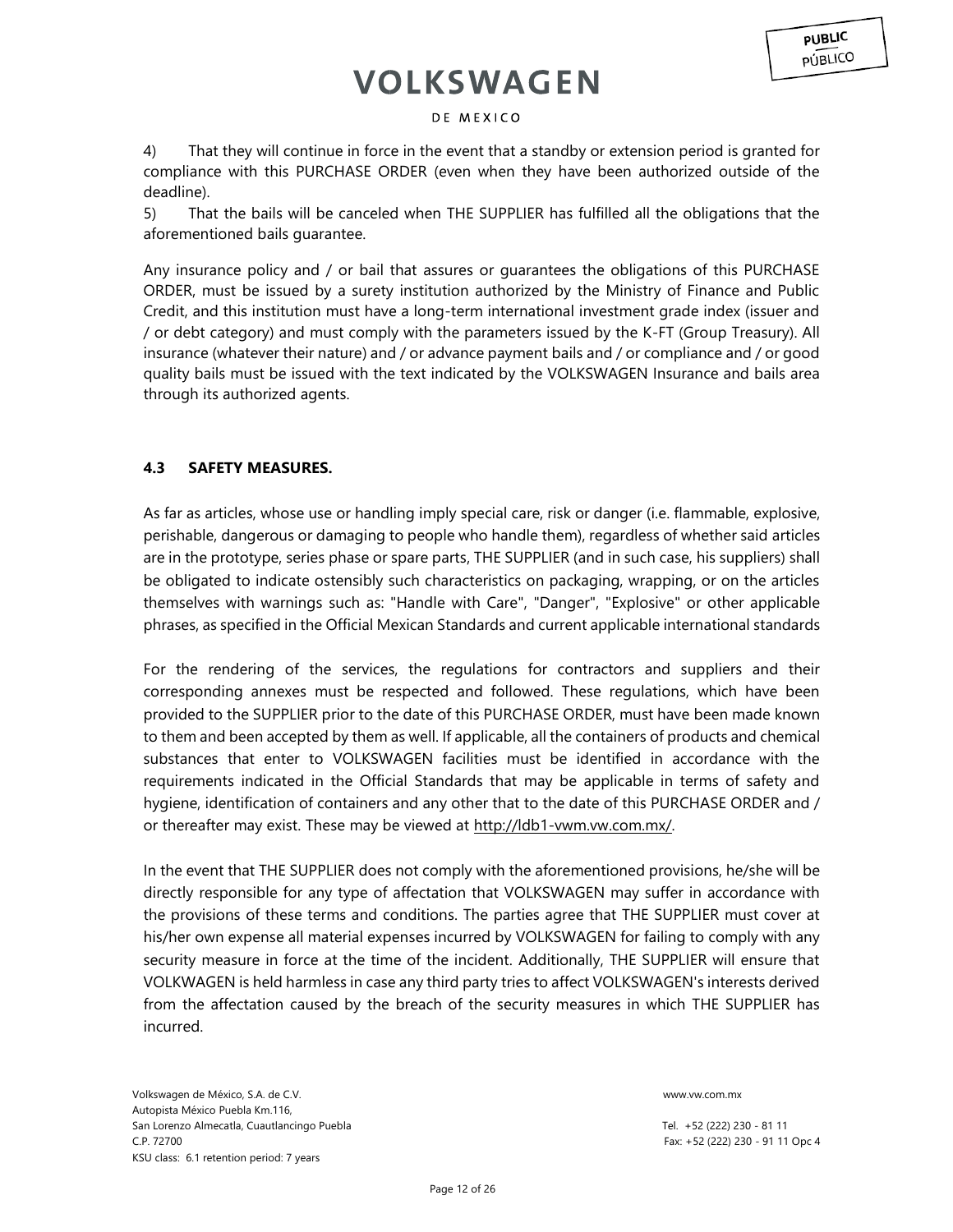DE MEXICO

### **4.4 PRODUCT SAFETY AND MANDATORY DOCUMENTATION.**

THE SUPPLIER takes on the responsibility of seeing that all parts requiring "acceptance tests" (Typpruefung) and for safety as indicated in our drawings and / or technical specifications, will be manufactured and verified according to the standards and laws that are indicated in such drawings and / or specifications. In addition, THE SUPPLIER must perform all required tests for this type of parts and in cases where certification by third parties is requested, he should present the respective documentation issued by the external company authorized to grant such certification. THE SUPPLIER must observe and carry out the indications that the Technical Development and / or Quality Area of VOLKSWAGEN formulate for him/her.

In cases where the drawings or technical specifications stipulate the obligation to document that the specifications subject to legal guidelines were covered during the product's manufacturing process, these documents will be known as "Mandatory Documentation" and must be kept by THE SUPPLIER for a minimum period of 15 years subsequent to the end of production of the part, component, assembly, etc., and must compel its sub-suppliers to comply with this guideline as well. Such "Mandatory Documentation" must always be available to VOLKSWAGEN.

THE SUPPLIER undertakes to apply current Volkswagen Group quality management standards, defined in quality manuals; as well as in the Rules that govern the Automotive and Auto part Industry, which THE SUPPLIER acknowledge and accept.

If any competent authority should require or desire to inspect the production process at VOLKSWAGEN and / or the testing documents of the articles, THE SUPPLIER must provide VOLKSWAGEN and / or the corresponding authority with unrestricted access to his facilities and documentation related to the articles (or services) which are the object of the present negotiation, being THE SUPPLIER obligated to support VOLKSWAGEN unconditionally and without any cost to VOLKSWAGEN.

Unless otherwise stated, the SUPPLIER must also deliver the following documentation to VOLKSWAGEN (or the person designated by it):

i) Invoice or remittance note corresponding to each and every one of the goods and / or service deliverables;

ii) If applicable:

- b Guarantee Policy;
- c User instructions or manuals;
- d Licenses for the use of the goods;
- e Technical specifications;
- f Import customs declaration;
- g Certification of the goods issued by a certification body, and
- h Any other document deemed necessary.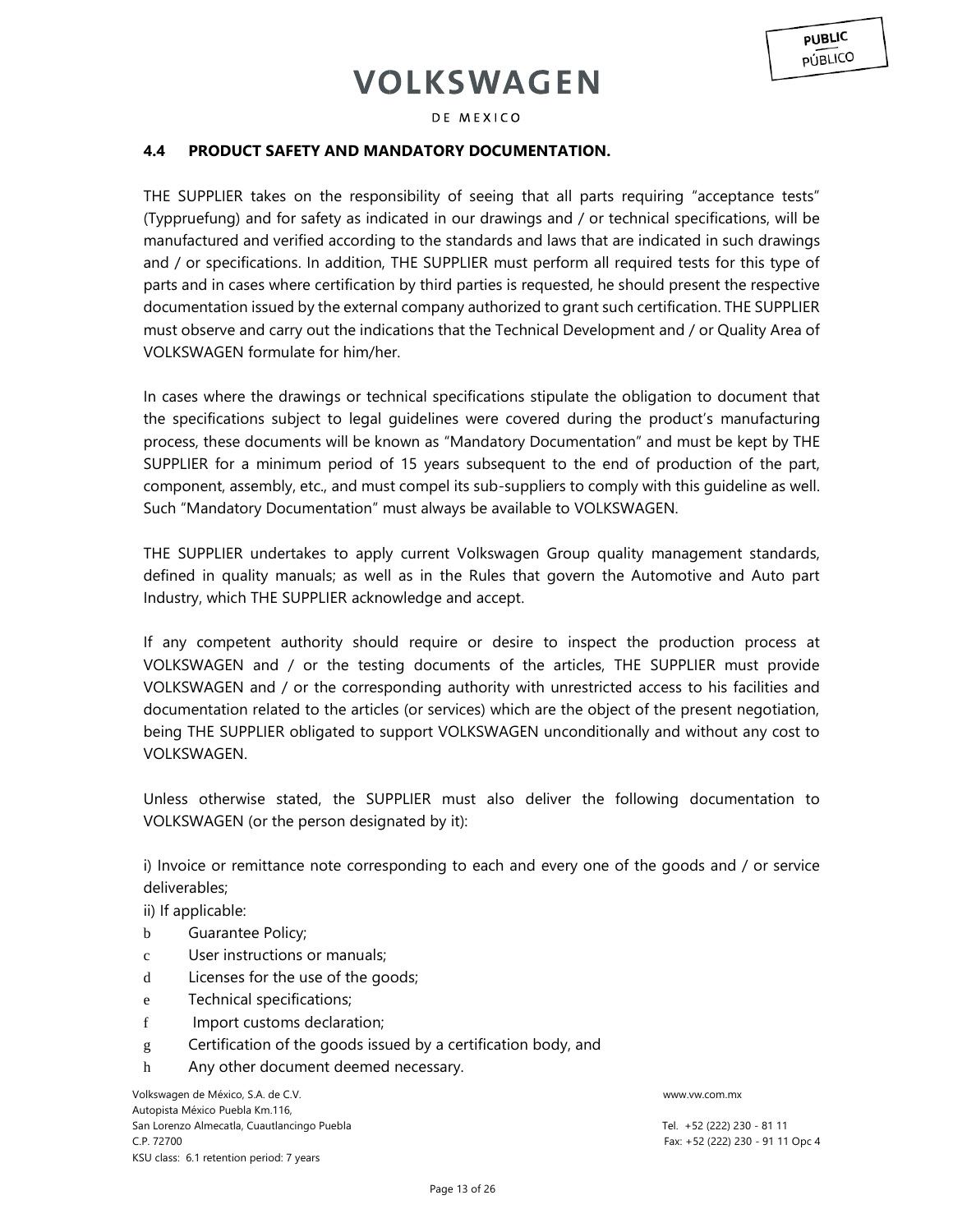DE MEXICO

## **4.5 WARRANTY.**

All quality specifications and other conditions required by VOLKSWAGEN through the PURCHASE ORDER constitute the characteristics that must be guaranteed by THE SUPPLIER. The warranty period will be that established by VOLKSWAGEN for its products, counted as of the date on which said products were transferred to the final consumer, in accordance with current and applicable legislation in the country where the VOLKSWAGEN products are marketed, either as independent components or incorporated into other goods, unless a different term has been agreed upon in writing between the parties. These conditions and deadlines are equally applicable to deliveries made by THE SUPPLIER for the replacement of items due to the elimination of defects, in which case the warranty period will be considered as of the delivery of the replacements. In case of reworks, the guarantee period will be extended by the time which has passed between the elimination of defects and the conclusion of the reworks. All economic consequences derived from the situations and cases listed below must be previously agreed upon between VOLKSWAGEN and THE SUPPLIER:

In the event that VOLKSWAGEN makes a claim before the SUPPLIER for articles (or services) that have deviations, defects and / or vices, including the effect regarding claims of guarantees from end consumers, taking into account THE SUPPLIER's Technical Factor of responsibility.

The amounts demanded of the SUPPLIER derived from claims from VOLKSWAGEN end-consumer guarantees will include all costs, both labor and materials, packaging and transportation, etc., that have been used to repair the claim. THE SUPPLIER may bring whatever plea he/she deems pertinent, only within 30 calendar days after receipt of said notification.

It is agreed by the parties that the quality test reports or even the acceptance or reception of VOLKSWAGEN of the articles (or services provided) will not in any way affect VOLKSWAGEN'S right for the guarantee granted by THE SUPPLIER to be honored.

The guarantee granted by THE SUPPLIER will not be honored if the deviations or defects appearing in the articles are due to actions of VOLKSWAGEN or third parties, which consist of misuse, violation of operating instructions, maintenance or installation of articles, or inappropriate treatment or negligence, or the natural wear of the articles, among others.

VOLKSWAGEN may at any time establish specific guarantee agreements with THE SUPPLIER, which will be considered documentation related to the PURCHASE ORDER. Specifically with regard to the aforementioned guarantee agreement.

Volkswagen de México, S.A. de C.V. www.vw.com.mx THE SUPPLIER will be responsible before VOLKSWAGEN for the goods and / or services that he/she provides, regardless of whether he/she acquired goods from third parties for the preparation and /

Autopista México Puebla Km.116, San Lorenzo Almecatla, Cuautlancingo Puebla **Tel.** +52 (222) 230 - 81 11 C.P. 72700 Fax: +52 (222) 230 - 91 11 Opc 4 KSU class: 6.1 retention period: 7 years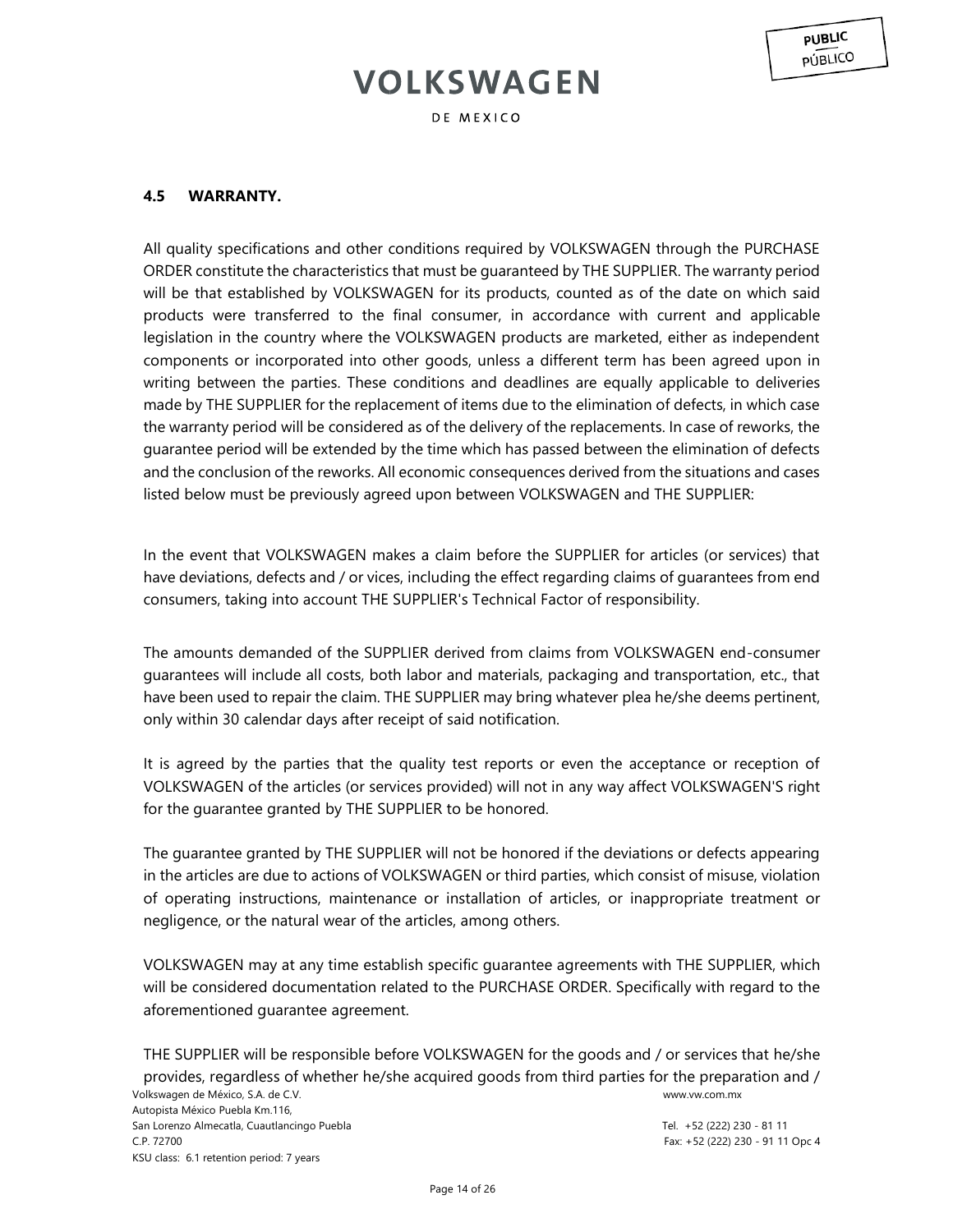### DE MEXICO

or execution of the goods or whether the goods were sub-contracted to others. Consequently, he/she must enter into contracts or purchase orders with said third parties, establishing the terms and conditions that guarantee compliance with the various premises that, under this PURCHASE ORDER, are required from the SUPPLIER for the final product or service, particularly regarding warranty and quality terms.

Additionally, THE SUPPLIER (Tier 1) will replicate this PURCHASE ORDER, binding third parties and / or sub-suppliers (Tier 2 and subsequent suppliers) to the terms and conditions established in this document. In the event that the sub-supplier incurs in a failure or error that causes damage to the interests of VOLKSWAGEN, THE SUPPLIER will have to hold VOLKSWAGEN harmless for the expenses incurred.

## **4.6 MANUFACTURING MEANS AND EQUIPMENT.**

If for any reason THE SUPPLIER should not have the elements such as tools, machinery or equipment which are necessary for the production of the articles and / or lending of services, both parties shall determine the way to gather such elements. The respective agreement on this line must be denominated as DOCUMENTATION on the corresponding PURCHASE ORDER.

Notwithstanding the above, the MANUFACTURING MEANS, models, samples, templates, drawings and the like that VOLKSWAGEN has made available to THE SUPPLIER or which THE SUPPLIER has constructed according to VOLKSWAGEN's instructions may not be sold, transferred, pledged or in any other way transferred to third parties nor used for their own benefit or that of third parties without previous written consent from VOLKSWAGEN. Additionally, the articles developed through such MANUFACTURING MEANS may only be supplied to VOLKSWAGEN or to whomever VOLKSWAGEN indicates in writing. Similarly, when there is no written agreement to the contrary between the parties, it will be understood that the characteristics of service and / or its deliverables can only be carried out for VOLKSWAGEN under these conditions, without it being a possibility for the service to be reproduced or provided again for the SUPPLIER'S own benefit or that of third parties.

VOLKSWAGEN reserves the right to take any legal, commercial and / or economic action in case of breach of what is specified in the preceding paragraph.

When determining the end of the useful life and / or the obsolescence of a MANUFACTURING MEAN, THE SUPPLIER must observe the procedures established for this purpose by VOLKSWAGEN and must confirm that the buyer possesses this knowledge as well.

THE SUPPLIER must provide to VOLKSWAGEN unrestricted access to his facilities and documentation related to the structures of costs for the manufacturing of heavy tools, goods or services.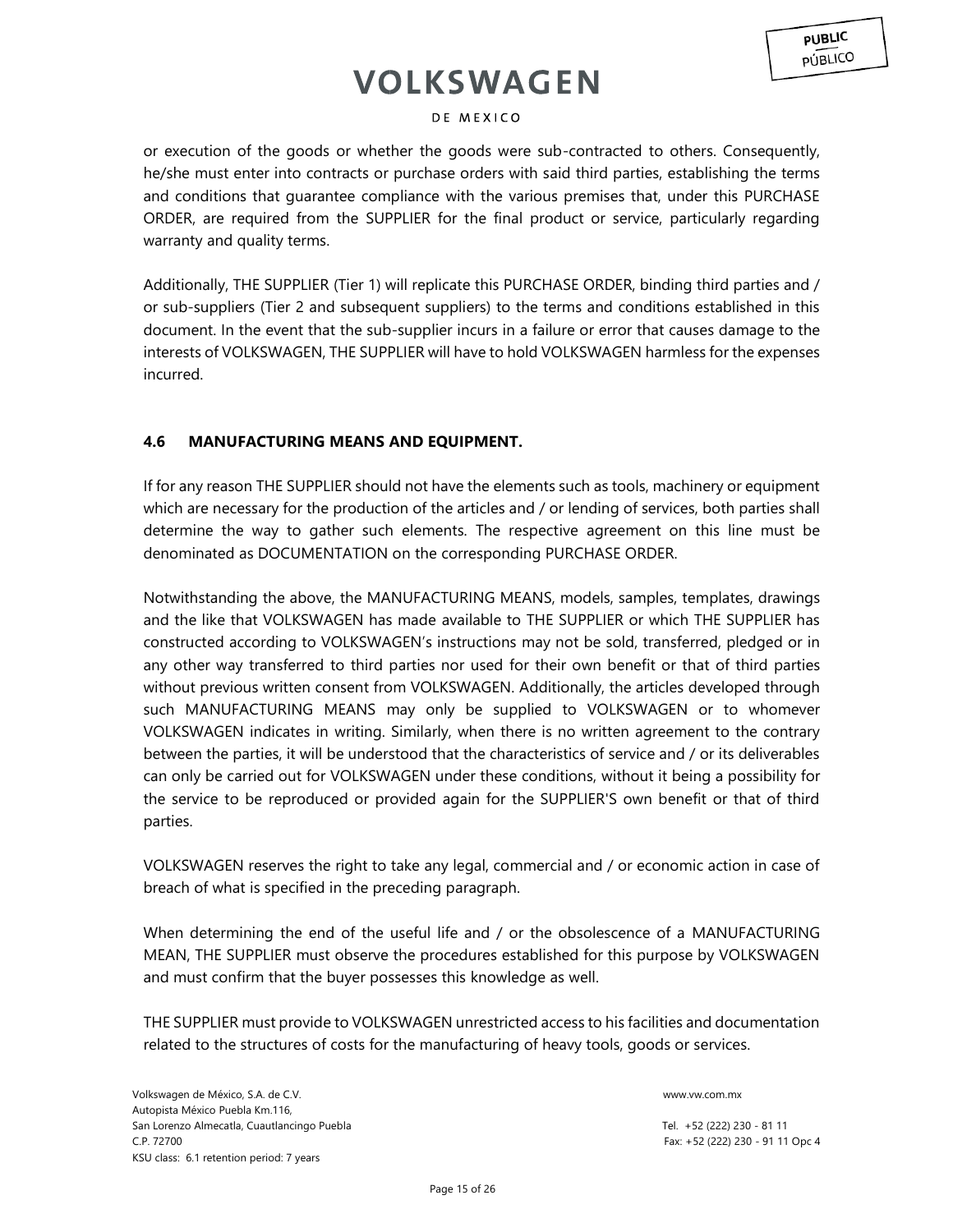### DE MEXICO

In addition, VOLKSWAGEN reserves the right to verify the costs of the tools and / or any other good or service involved, even when it has been paid or amortized.

### **5. PRICES, BILLING AND CONDITIONS OF PAYMENT.**

The prices agreed to are fixed without prejudicing subsequent changes to them determined by mutual agreement in writing between the parties, whether by electronic means or systems designated by VOLKSWAGEN or, if it were the case, in a physical document granted by VOLKSWAGEN.

THE SUPPLIER must provide VOLKSWAGEN with unrestricted access to its records and documentation related to cost and / or price structures.

VOLKSWAGEN through contract signature with THE SUPPLIER will incorporate it to the system of "Facturación Segura" (only applicable to SUPPLIERS whose fiscal address is Mexico) where VOLKSWAGEN will carry out the invoicing of the storable goods (plants 6010, 6011, 6015, 6030 and 6050) received of THE SUPPLIER. For payment of services and other storable goods (plant 6020) THE SUPPLIER will have to submit to VOLKSWAGEN electronically the INVOICES (according to current tax legislation) and others documentation required through the means provided by VOLKSWAGEN.

Likewise, THE SUPPLIER must comply with all what has been stipulated in the current tax legislation concerning to the issued invoicing and the documents that they derive from the payment processes and according to the procedures issued by VOLKSWAGEN. In the event of non-fulfillment VOLKSWAGEN reserves the right of suspending the payments up to the regularization of the fulfillment on behalf of THE SUPPLIER in order to prevent a tax risk.

It is understood that VOLKSWAGEN is not obliged to receive items and / or services and INVOICES that are not covered by a PURCHASE ORDER and / or respective agreement.

Unless otherwise agreed, for domestic SUPPLIERS or SUPPLIERS in Mexico, payment of invoices will be made no later than the last business day of the week that marks the conclusion of 45 days after receipt of the good or service by VOLKSWAGEN. For foreign SUPPLIERS, two payments will be made per month, the first payment being the first fortnight 45 days after receipt of the good or service and the second during the second fortnight; provided that within said period the invoices and other documents necessary to make the payment have been made available, and that they do not present errors or omissions, otherwise this will constitute just cause to withhold the payment, without this meaning that VOLKSWAGEN will lose the right to receive any agreed discount.

It will also be considered just cause to retain payment if VOLKSWAGEN receives defective or deviated goods or services.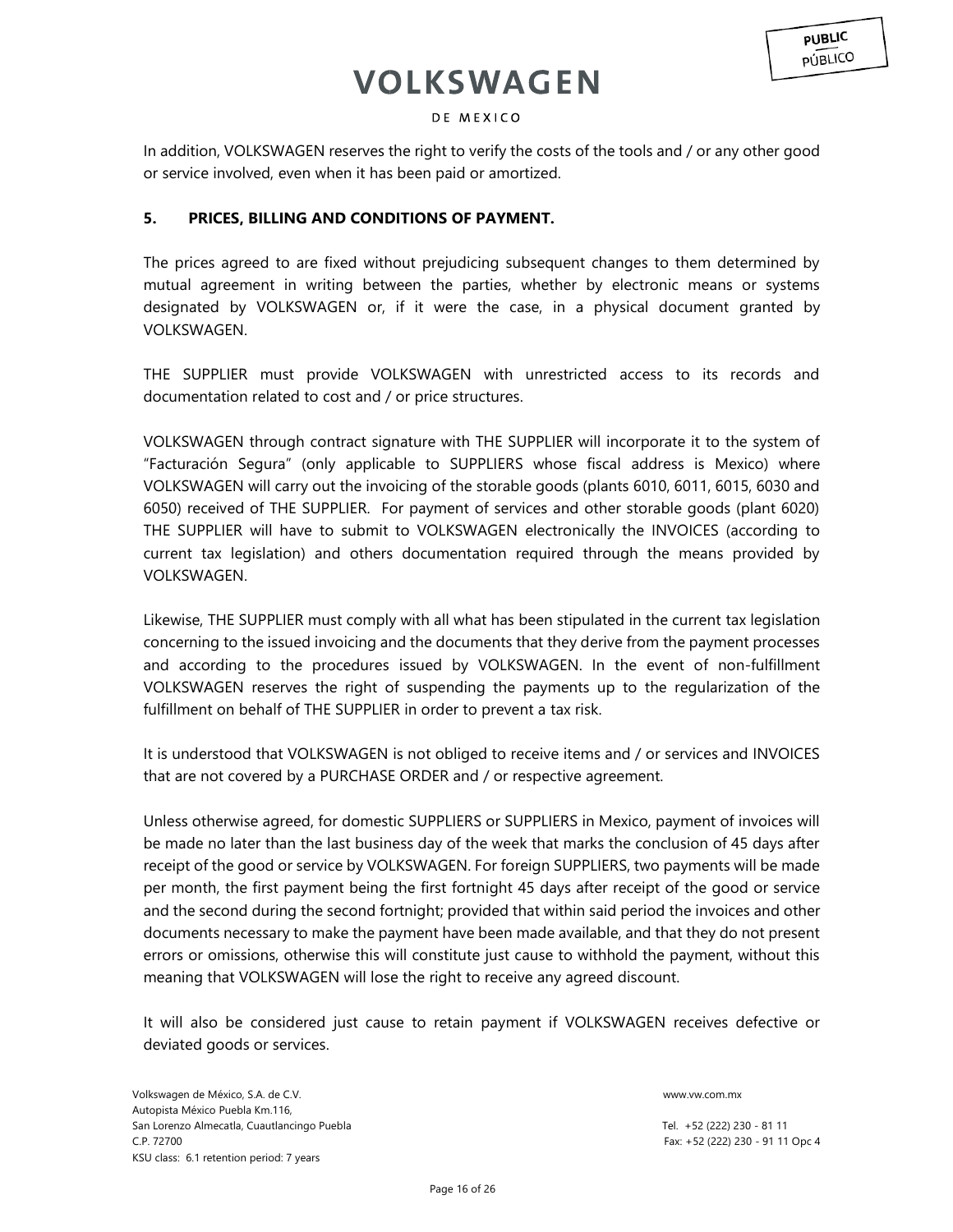#### DE MEXICO

VOLKSWAGEN will notify the SUPPLIER of the amount of the damage and the need for compensation thereof. Once the amount has been agreed to with THE SUPPLIER, it may be applied against any outstanding debt in favor of THE SUPPLIER and at the expense of VOLKSWAGEN, in accordance with the provisions of article 2185 of the Federal Civil Code and other related articles. In addition to damages and losses, THE SUPPLIER will agree to any other mechanism with VOLKSWAGEN to reimburse all expenses incurred by VOLKSWAGEN until full payment of all claims.

Any of THE SUPPLIER's claims and / or rights against VOLKSWAGEN, which could result from the PURCHASE ORDER, may not be transferred to third parties without prior consent from VOLKSWAGEN.

It is agreed that VOLKSWAGEN will have the legitimate right to abstain from making any payments which might correspond to THE SUPPLIER, if VOLKSWAGEN were summoned by a legal or administrative authority or legal provision to retain such payments and / or put them at the disposal of the corresponding authorities.

If parts or suppliers are nominated for series production use, during the applicable vehicle program production life and for five years after a vehicle design concludes production or a specific part concludes production (or a different period if agreed in writing by the parties) THE SUPPLIER will supply VOLKSWAGEN "replacement parts" and "service parts" orders for the same supplies, component parts and materials at the price(s) set forth in the series production Order plus any actual cost differential for special packaging. During the additional fifteen years, SUPPLIER will sell Supplies to VOLKSWAGEN in order to fulfill VOLKSWAGEN past model service and replacement parts requirements, at price(s) based on the most recent price(s) under the Purchase Order, taking into account actual, documented differences in the cost of materials, packaging, and costs of production after any of buyer's current model purchases have been completed, as mutually and reasonably agreed by the parties. If the Supplies are systems or modules, SUPPLIER will sell each component or part at a price that does not, in the aggregate, exceed the system or module price specified in the Order, less assembly costs, plus any actual cost differential for packaging. For all parts and supplies regardless of vehicle application, SUPPLIER is responsible for providing VOLKSWAGEN the documentation of any change in material price that may arise as a result of raw material cost adjustments (metals, precious metals). Such documentation must be provided in advance of the relevant pricing period. VOLKSWAGEN assumes no liability for any costs which are not provided ahead of the relevant period with sufficient time to review, validate, and adjust pricing as necessary. At request of VOLKSWAGEN, SUPPLIER will provide a list of the individual components or parts in such system or modules, will identify any subcontractors or sub-suppliers of such individual components or parts and the price paid for each and will make service literature and other materials available at no additional charge to support VOLKSWAGEN on service part sales activities. Unless otherwise expressly agreed in writing by an authorized representative of VOLKSWAGEN, or unless VOLKSWAGEN removes Tooling from SUPPLIER necessary for the production of service parts, the obligations from the SUPPLIER shall survive termination or expiration of the Order for any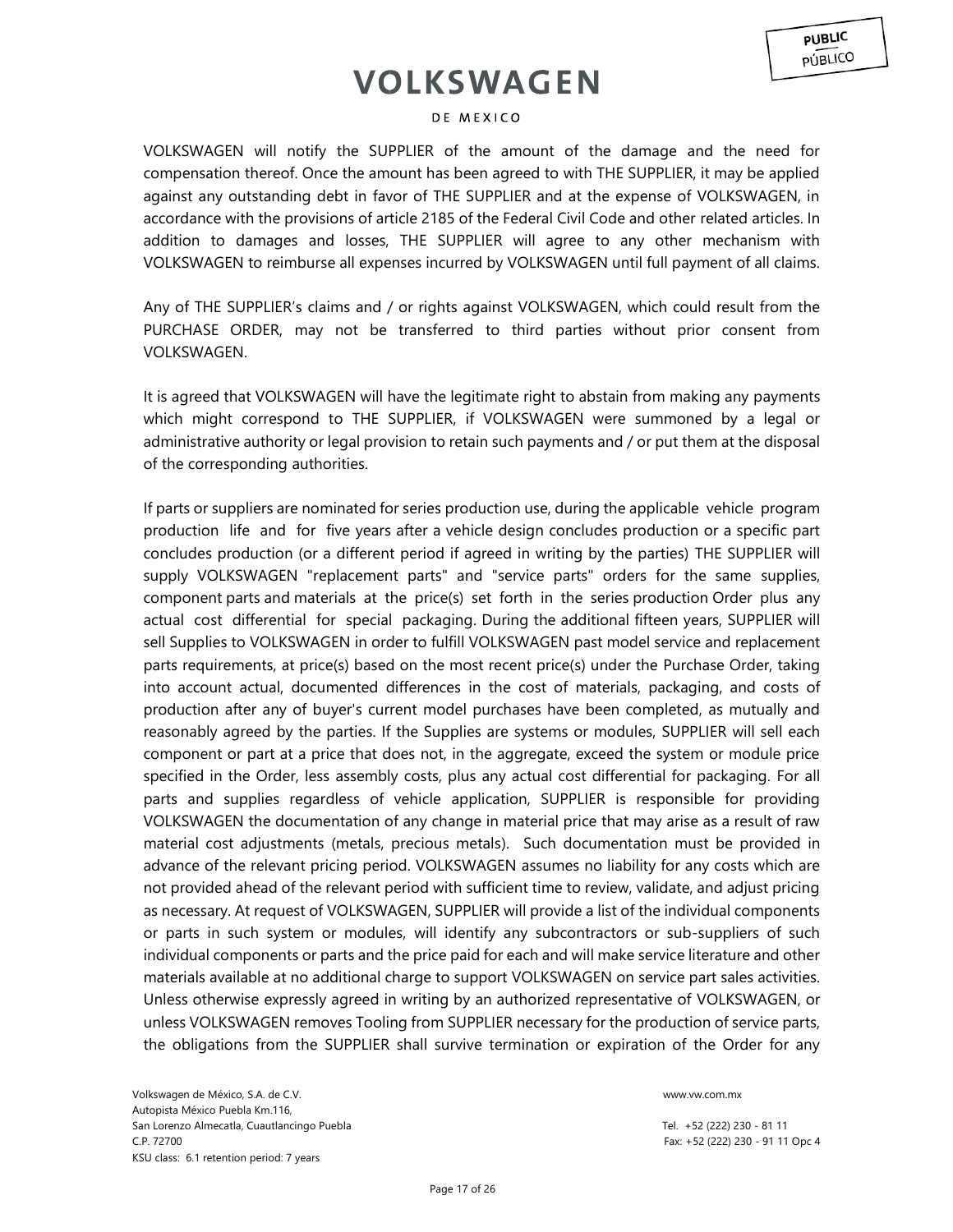### DE MEXICO

reason. VOLKSWAGEN Terms shall apply to and govern all of VOLKSWAGEN orders for replacement and service parts made pursuant to this clause.

## **6. RETURN OF PAYMENT DUE TO ADVANCE PAYMENT OR PENALTIES.**

If for any reason, VOLKSWAGEN makes any payment to the SUPPLIER as an advance payment of this PURCHASE ORDER and the latter fails to provide the total services and / or delivery of the contracted goods, then THE SUPPLIER undertakes to reimburse VOLKSWAGEN for the full advance payment within a period of 30 (thirty) days, counted as of the date on which THE SUPPLIER received the corresponding written request from VOLKSWAGEN. In the event the SUPPLIER does not fully refund VOLKSWAGEN for the advance payment within the aforementioned period, THE SUPPLIER shall be liable to a penalty of 10% (ten percent) of the value of said advance for every 15 (fifteen) days of delay, which will accumulate and increase for as long as it takes the SUPPLIER to make the payment to VOLKSWAGEN, without the need for a prior judicial declaration.

## **7. RESPONSIBILITIES OF THE SUPPLIER.**

THE SUPPLIER expressly states that his activities include the manufacturing of articles and / or the provision of services such as the ones which are the object of the PURCHASE ORDER, which are not exclusively performed for VOLKSWAGEN, acknowledging that THE SUPPLIER is an expert in the manufacture of articles and / or provision of services such as those hired and therefore both THE SUPPLIER and the direct and indirect personnel under his charge are aware of the legal provisions related with the object of the PURCHASE ORDER, as well as the manufacturing of the articles and / or provision of services, in the understanding that these activities must always be performed to the requirements of VOLKSWAGEN, using the most adequate advances in science and technology in accordance with the state of the art.

The SUPPLIER also states that he/she has his/her own material infrastructure and human resources to carry out the activities agreed in the PURCHASE ORDER, and that the staff he/she has and which is under his/her orders maintains an employment relationship exclusively with THE SUPPLIER ; who in turn is aware of his/her obligations as far as labor, tax, environmental, social security and others that bind him/her as an employer in terms of applicable and current legislation as well as regulations, manuals, guidelines and other corporate policies from VOLKSWAGEN. Additionally, THE SUPPLIER declares that he/she is responsible for the management, supervision and training of the personnel assigned to carry out the activities that derive from the PURCHASE ORDER.

The nature of the commercial and contractual relationship that THE SUPPLIER establishes with VOLKSWAGEN, should not be considered for any reason as located in labor intermediation, substitute employer, beneficiaries and / or co-responsibility established in both Federal Labor Law and Social Security Law and other applicable laws, even in cases in which the corresponding good and / or service is provided within the VOLKSWAGEN facilities.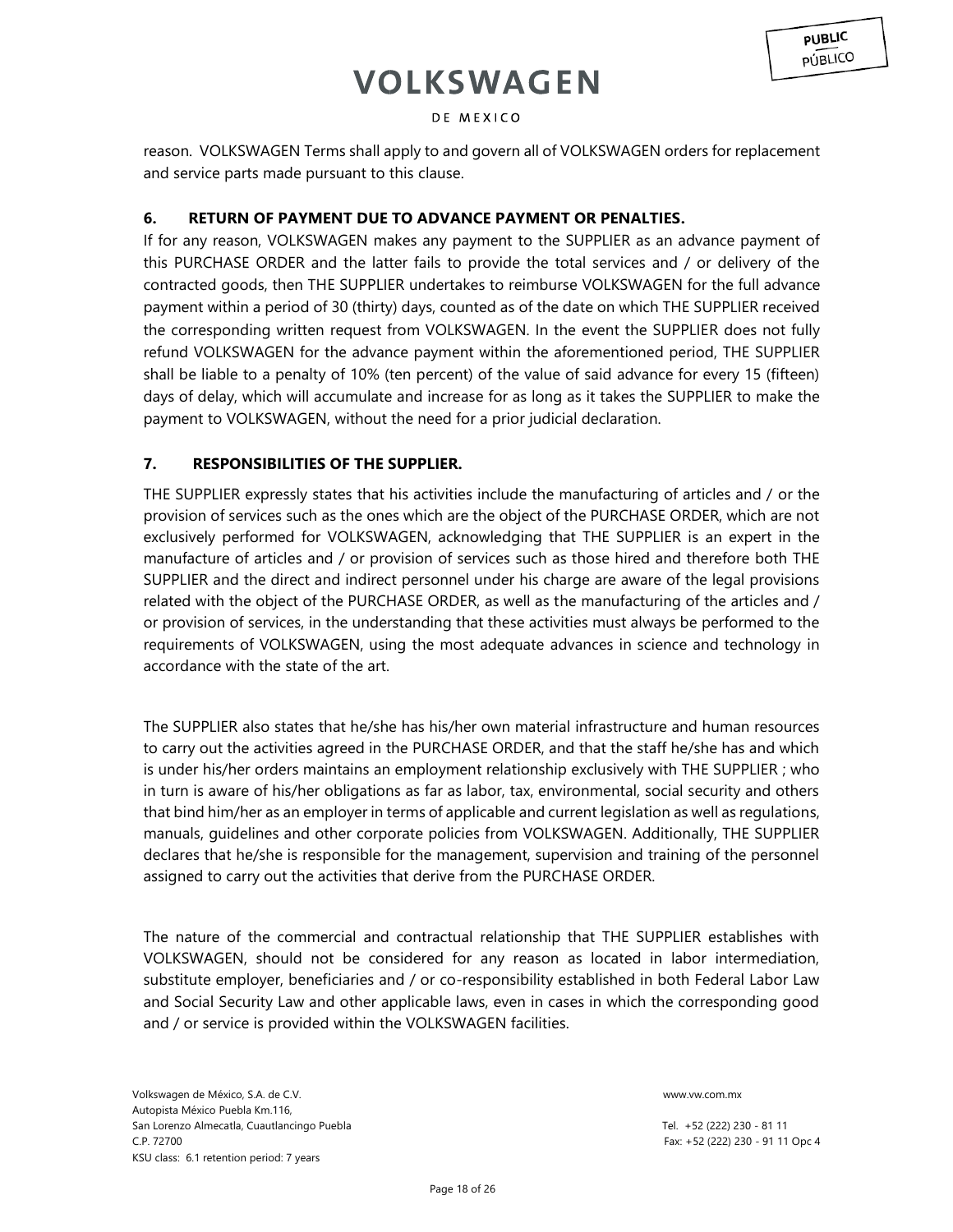### DE MEXICO

In this sense, THE SUPPLIER will be solely responsible before his/her staff and / or authorities, for the obligations imposed by the aforementioned legal regulations and / or other applicable provisions, especially committing to keep his/her personnel duly insured with the Social Security services, covering the corresponding worker-employer fees in a timely manner.

The right of labor association and the prohibition of child labor will be implicitly understood regardless of the place of production of the goods or provision of the services.

THE SUPPLIER will be directly responsible for holding VOLKSWAGEN and / or any of the companies of the Volkswagen Group, their officers and / or their personnel, harmless in what refers to:

a) Any lawsuit, action, claim and / or complaint that is attempted by any direct or indirect staff member under the orders of the SUPPLIER and / or the suppliers contracted by him/her; and from

b) Any injunction, procedure, seizure or affectation of assets, collection action, lawsuit, administrative sanction, action, claim and / or complaint that is attempted by any competent authority, due to any breach of the obligations that in terms of applicable provisions are attributed to the SUPPLIER in his/her capacity as employer or person directly or indirectly responsible for the staff assigned to carry out activities related or associated to the fulfillment of the purpose of this PURCHASE ORDER.

In any of the above cases, THE SUPPLIER undertakes to reimburse VOLKSWAGEN and / or any of the companies of the Volkswagen Group, their officers and / or their personnel, for any amount that they have to pay due to said actions, claims, injunctions and procedures in general, including attorney's fees, expenses and associated costs, as well as any amount that must be paid as a conviction due to a resolution of authority or as a result of agreements or settlements to end the controversy or as a consequence of any collection procedure derived from deviations in THE SUPPLIER's compliance with the obligations that the Law imposes on him/her in his/her role as employer.

Likewise, THE SUPPLIER undertakes under the aforementioned terms to hold VOLKSWAGEN and others referred to harmless against any action and / or claim that their Sub suppliers or their personnel attempt against them.

VOLKSWAGEN will be empowered to compensate against any balance in favor of THE SUPPLIER, any amounts that VOLKSWAGEN may have had to pay for the concepts indicated in this clause and whose balances must be previously agreed with THE SUPPLIER.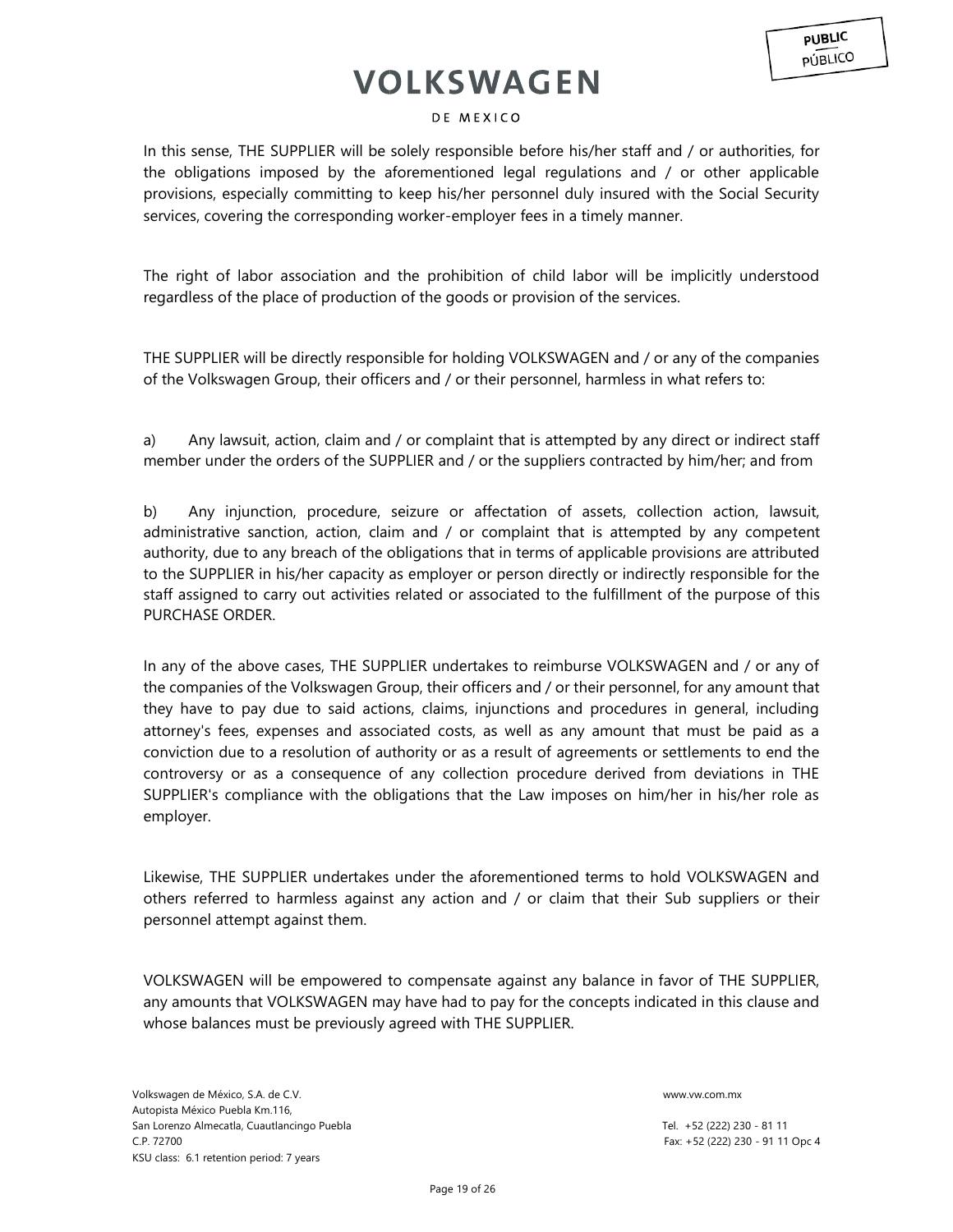### DE MEXICO

THE SUPPLIER and VOLKSWAGEN must coordinate any reporting that must be carried out derived from Social Security legislation or any other applicable legislation in force, prior to the presentation of the report in order to ensure consistency in the information that the parties must present. For such purposes, THE SUPPLIER may contact VOLKSWAGEN through the corresponding requesting area. Additionally, THE SUPPLIER undertakes to provide evidence of its compliance with laws and regulations that are applicable in his/her role as employer, when so required by VOLKSWAGEN.

In the event that any of the parties receives a summons from judicial or administrative authorities due to matters of social security, which is considered to have an effect or link with the other party, the recipient party shall immediately inform the other party in order to allow timely attention to the matter.

The breach by THE SUPPLIER of any of the provisions of this clause will entitle VOLKSWAGEN to automatically and without liability terminate the existing contractual relationship between the parties, without prejudice to the right to collect the damages generated by said breach.

It must be possible for THE SUPPLIER to produce the components that he has been supplying to VOLKSWAGEN for the production of the vehicles, at least fifteen years after the date on which he stopped supplying for the series. In the case where this is not possible, THE SUPPLIER must inform VOLKSWAGEN in writing of this situation so that all necessary measures may be taken by both companies.

## **8. CONFIDENTIALITY / RIGHTS OF THIRD PARTIES AND PROTECTION OF PERSONAL DATA.**

THE SUPPLIER is obligated to consider THE PURCHASE ORDER, as well as technical drawings, knowhow, designs, samples, prototypes, trademarks, plans and in general any information received from VOLKSWAGEN (regardless of the means or device used to print, record or store it), as confidential information and secret commercial property of VOLKSWAGEN. This confidentiality obligation is acquired by THE SUPPLIER and must be extended to his personnel and / or collaborators and / or suppliers contracted by him, in the understanding that the obligation of confidentiality will continue to be valid even after termination or rescission of the PURCHASE ORDER and related contractual DOCUMENTATION.

Confidential information must not be made available to third parties who are not connected to the commercial and contractual relationship of THE SUPPLIER and VOLKSWAGEN, without prior written consent by VOLKSWAGEN.

The following are considered exceptions to the obligation of confidentiality: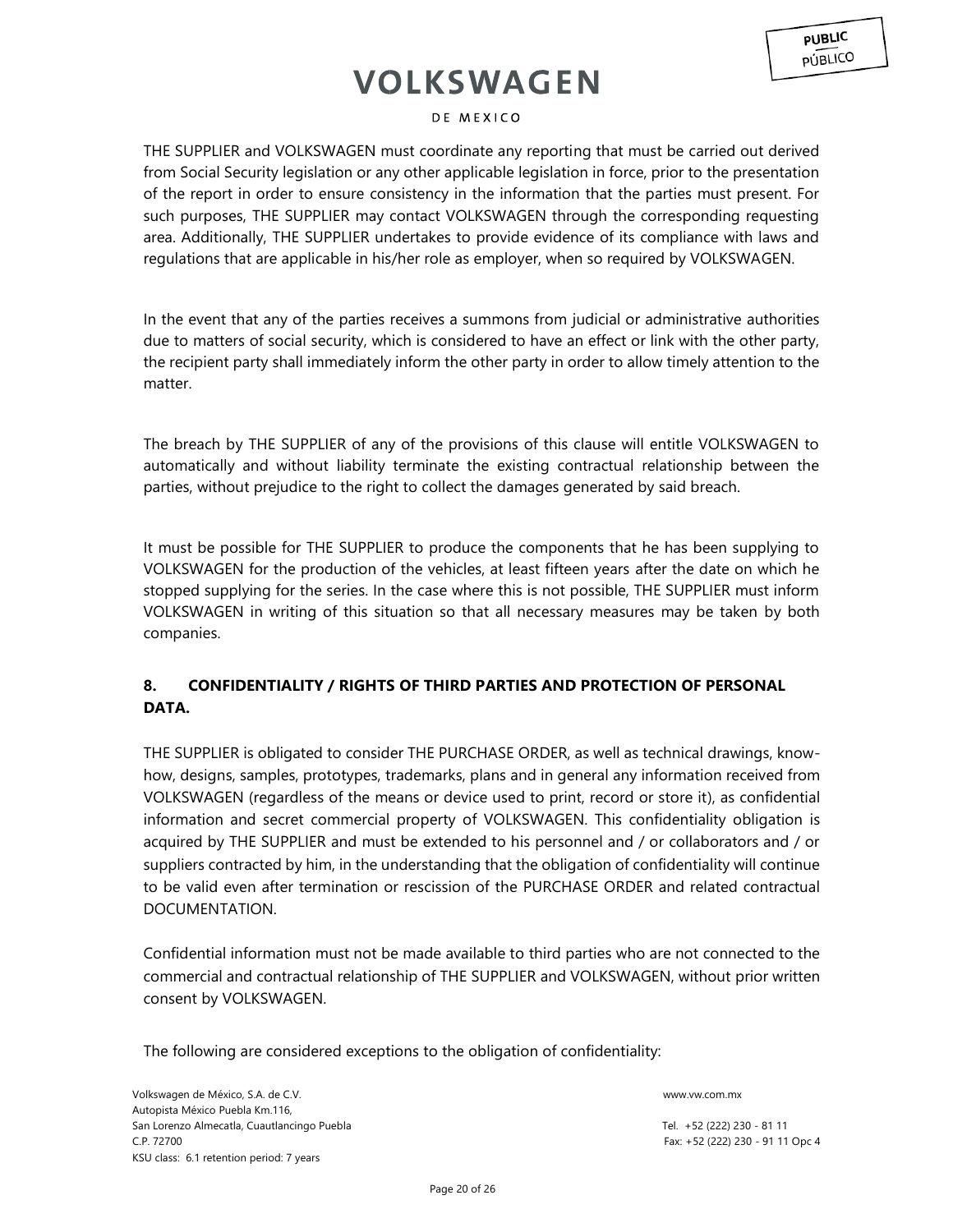### DE MEXICO

a) When information is known by THE SUPPLIER because it is within the general knowledge of an expert in the subject.

b) Because the information becomes part of the public domain and does not violate any obligation of confidentiality.

c) Because the confidential information had to be put at the disposition of an authority with the legitimate capacity to require it (in which case THE SUPPLIER must immediately notify VOLKSWAGEN of the authority's request before divulging the information).

THE SUPPLIER must carefully safeguard all drawings, samples, prototypes, templates, designs, trademarks, plans and generally any product, good and / or information received from VOLKSWAGEN as if they were his/her own, as well as all other elements that are made available to him/her or delivered to him/her, e.g. tools, devices, machines, and the like. Equally so, THE SUPPLIER must protect these things from deterioration and / or loss and insure them by his own account in benefit of VOLKSWAGEN. THE SUPPLIER must use the above-mentioned objects exclusively for the objectives of the PURCHASE ORDER. It is agreed that, upon termination of the PURCHASE ORDER, THE SUPPLIER is obliged to return or destroy, at VOLKSWAGEN's choice and petition all the elements referred to in this paragraph, destroying all copies or reproductions of them. Furthermore, THE SUPPLIER is obligated to give and facilitate to VOLKSWAGEN, and to persons designated by VOLKSWAGEN, access to the facilities of THE SUPPLIER for the purpose of verifying the condition of the MANUFACTURING MEANS, and / or any information related to the operation.

Fixed assets to be returned must be in perfect condition (except for normal wear during operation); otherwise, THE SUPPLIER will be responsible for repair costs, except for whatever elements that at VOLKSWAGEN's choice are destined for destruction.

The corporate name of VOLKSWAGEN, as well as the trademarks, logos, designs and other protected rights of the companies that make up the Volkswagen Group, as well as the part numbers, must be marked in the articles ordered by VOLKSWAGEN, whenever its drawings and / or standards so prescribe, or if VOLKSWAGEN has given instructions to this effect.

THE SUPPLIER and VOLKSWAGEN may only publicize their business relationship for advertising ends when VOLKSWAGEN has given prior authorization in writing. In this same sense, it is understood that THE SUPPLIER is not authorized for using the trademarks and / or trade name and / or logos of VOLKSWAGEN without written authorization by the latter.

THE SUPPLIER guarantees to VOLKSWAGEN that no patent rights, registered trademarks, registered samples, copyrights, property rights (industrial or intellectual), or any other rights of third parties protected by national law in this country or abroad, will be damaged through performance of the activities contracted. If for any reason VOLKSWAGEN should be charged with responsibility for appropriation of the rights of third parties, THE SUPPLIER must accept responsibility for this charge,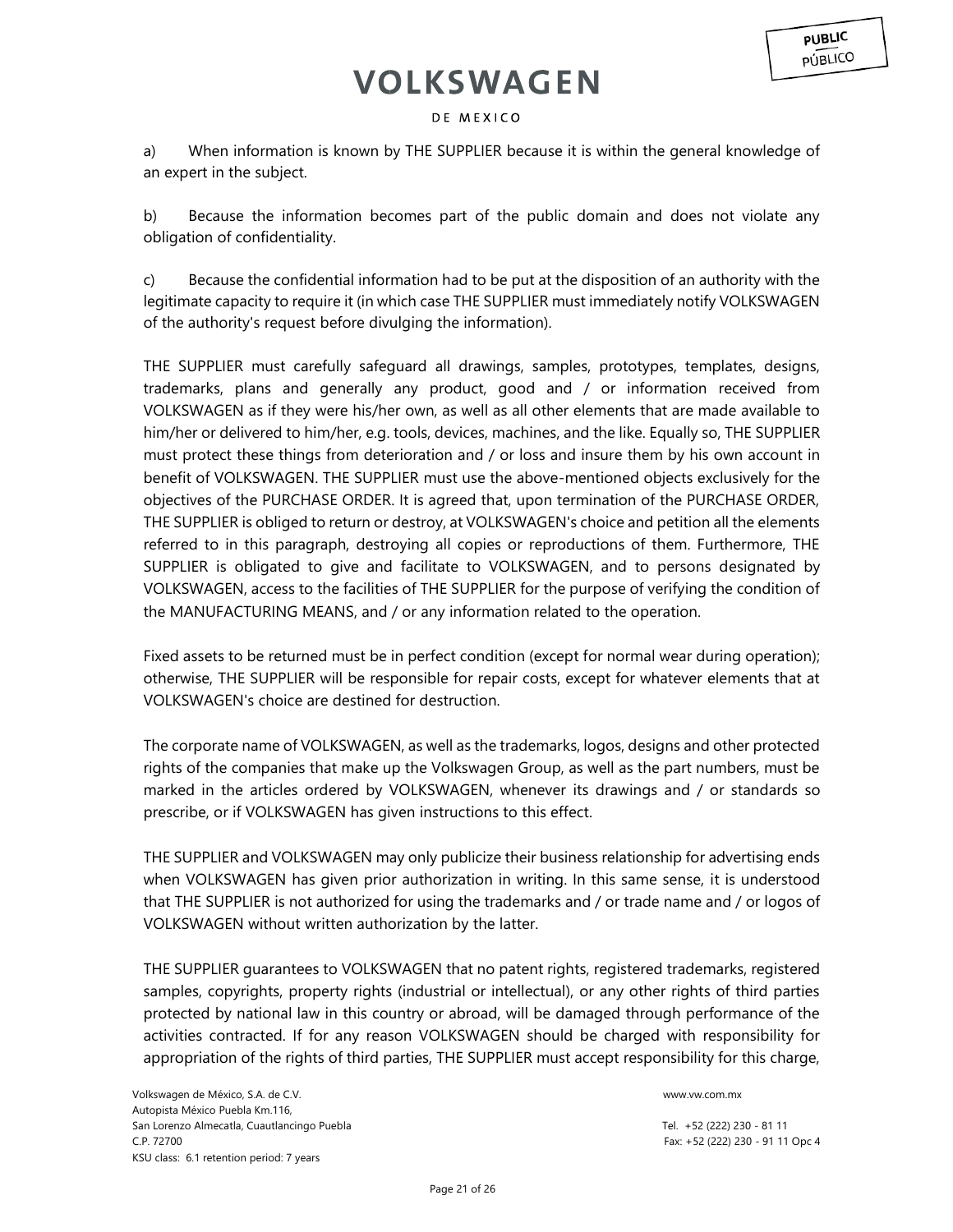### DE MEXICO

by his own right and at his own cost, and he must cover all damages and losses, expenses and costs which might be suffered by or caused to VOLKSWAGEN directly or indirectly by reason of the claims derived from the appropriation of legally protected third parties which may have been incurred by THE SUPPLIER.

In accordance with the Federal Law on Protection of Personal Data Held by Individuals (hereinafter "LFPDPPP") and its Regulation, in the event that the contractual and / or commercial relationship involves the processing of personal data and that VOLKSWAGEN delivers them to the SUPPLIER and / or the latter collects them by any means on behalf of VOLKSWAGEN, THE SUPPLIER shall, in his/her capacity as manager, treat the data solely and exclusively in accordance with VOLKSWAGEN instructions, and in all cases, comply with the obligations provided in said Regulations, which includes but is not limited to:

I. Treating personal data in accordance with VOLKSWAGEN's instructions;

II. Refrain from processing personal data for purposes other than those instructed by VOLKSWAGEN;

III. Implement the security and personal data protection measures established in this PURCHASE ORDER, in the LFPDPPP, its Regulations and in the other applicable legal provisions;

IV. Maintain confidentiality regarding the personal data processed;

V. Delete personal data once the legal relationship with VOLKSWAGEN is fulfilled or by instructions from VOLKSWAGEN as long as there is no legal provision that requires the conservation of personal data;

VI. Refrain from transferring personal data except in the case that VOLKSWAGEN so determines, the transfer derives from subcontracting, or when required by competent authorities;

VII. Establish and maintain security, administrative, physical and, where appropriate, technical measures for the protection of personal data, in accordance with the provisions of the LFPDPPP and its Regulation, regardless of the treatment system. For security purposes of this PURCHASE ORDER, the control or group of security controls to protect personal data shall be understood.

VIII. Accept visits from the National Institute for Transparency, Access to Information and Protection of Personal Data ("INAI") to obtain the necessary elements of conviction to continue with the verification procedure established in the Regulation, as well as any other audit that VOLKSWAGEN may want to implement.

All obligations regarding personal data protection contained in this PURCHASE ORDER will continue even after the end of this contractual relationship, in accordance with the LFPDPPP.

THE SUPPLIER undertakes that his/her staff is trained in the Processing of Personal Data, in order to be aware of and execute the obligations established in the LFPDPPP during the fulfillment of the objective of this Contract.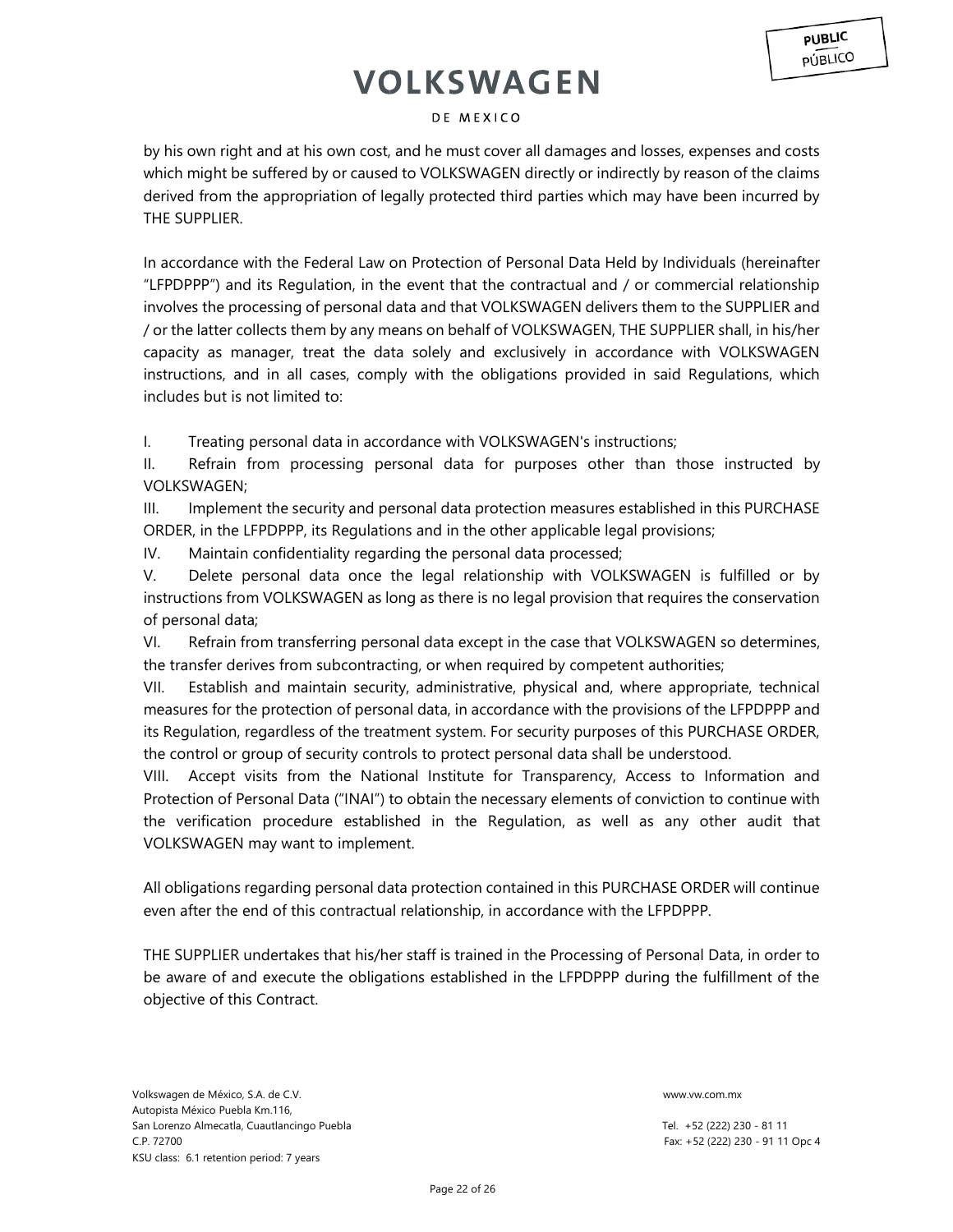### DE MEXICO

THE SUPPLIER accepts responsibility for complying with the obligations mentioned in this agreement and will be responsible for any breach, either of his/her own or his/her sub-suppliers (Tier 2 and subsequent tiers), before VOLKSWAGEN.

THE SUPPLIER will be directly responsible for holding VOLKSWAGEN and / or any of the companies of the Volkswagen Group, their officers and / or their personnel, harmless in what refers to:

a. Any litigation, administrative procedure or controversy, that is the consequence of the breach of the obligations established in the present agreement and its annexes.

b. Any lawsuit, action, claim and / or complaint that is attempted by any direct or indirect staff member under the orders of the SUPPLIER and / or the sub-suppliers (Tier 2 and subsequent tiers) contracted by him/her; and

c. Any fine, injunction, procedure, seizure or affectation of assets, collection, lawsuit, action, claim and / or complaint that is attempted by any authority, due to any action or omission attributable to the SUPPLIER directly or indirectly or by reason of non-compliance with the obligations established in this contract, the LFPDPPP and its Regulation and other applicable provisions regarding the protection of personal data, before INAI or of any other nature.

In any of the above cases referred in this clause, THE SUPPLIER undertakes to pay and / or reimburse VOLKSWAGEN and / or any of the companies of the Volkswagen Group, their officers and / or their personnel, for any amount that they may have to pay due to said actions, fines, claims, injunctions and procedures in general, including attorney's fees, expenses and associated costs, as well as any amount that must be paid as a conviction due to a resolution of a legal or administrative authority or as a result of agreements or settlements to end the controversy.

## **9. REQUIREMENTS FOR SUSTAINABILITY IN RELATIONS WITH BUSINESS PARTNERS (CODE OF CONDUCT FOR BUSINESS PARTNERS).**

The requirements for sustainable development define the expectations of the Volkswagen Group companies in relation to the conduct of the suppliers involved in the value added of their products. The full text of these requirements can be found at the following site www.vwgroupsupply.com under the heading "Sustainability"

When THE SUPPLIER makes an offer to VOLKSWAGEN and / or accepts this PURCHASE ORDER and / or executes an order, THE SUPPLIER confirms his/her knowledge and awareness of VOLKSWAGEN's requirements for sustainable development, which can be found at: www.vwgroupsupply.com under the heading "Sustainability".

VOLKSWAGEN reserves the right to verify on-site, through experts, the fulfillment by the commercial partners of the aforementioned requirements, only after prior notification and in the presence of representatives of the commercial partner, within normal business hours and in compliance with respectively applicable legislation, especially data protection law.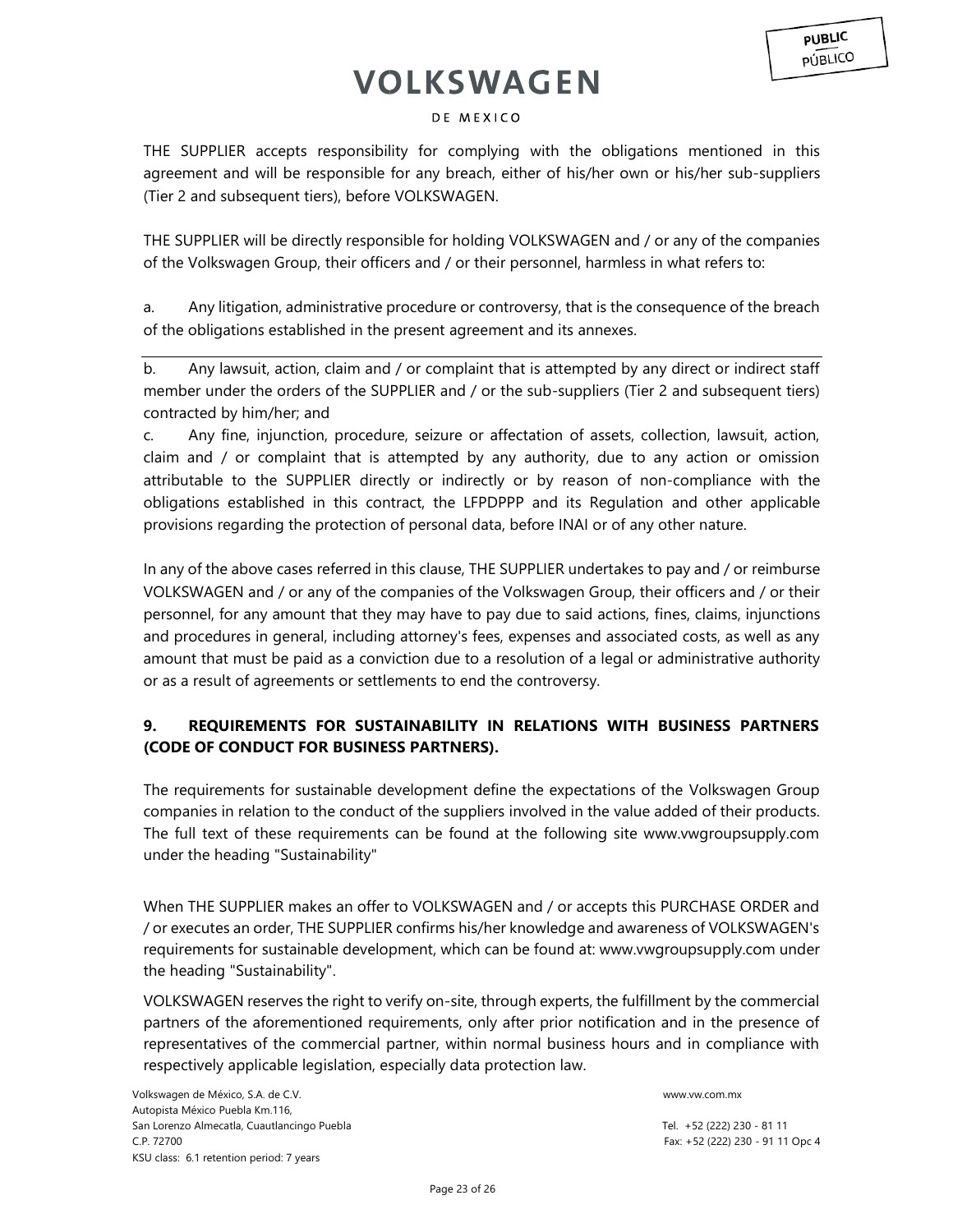#### DE MEXICO

THE SUPPLIER accepts and acknowledges that the resources that make up his/her assets do not come from activities derived or related to money laundering, terrorist financing, or any activity considered by law to be illegal; Similarly, THE SUPPLIER states that the resources delivered to VOLKSWAGEN in the development of this Contract do not come from the activities described above. For the purposes of the foregoing, THE SUPPLIER states that he/she is not on any of the lists, information systems or databases, of entities that finance terrorism or actively or passively contribute to money laundering.

Additionally, THE SUPPLIER states that he/she has taken preventive measures to avoid any money laundering, terrorist financing, or any other activity considered by law to be illegal.

In the event that THE SUPPLIER were to use resources of illicit origin, ignoring these measures, THE SUPPLIER agrees to respond before VOLKSWAGEN and hold VOLKSWAGEN harmless from any fine or damage that may be caused by the Supplier's use of resources of illicit origin, money laundering, terrorist financing, or any activity considered by law to be unlawful.

### **10. FINANCING PROGRAMS FOR VOLKSWAGEN**

THE SUPPLIER understands and acknowledges that VOLKSWAGEN may request financing programs from third parties in order to obtain funding for the execution of projects, of which the deliverables of this PURCHASE ORDER may be part. For this purpose, VOLKSWAGEN could be required to provide both its own information and information from suppliers participating in the project.

In this context, and if required by VOLKSWAGEN, THE SUPPLIER must deliver to it and / or to whom it indicates all the information and documentation requested by VOLKSWAGEN and / or the entity it designates in order to comply with the requirements, both to manage the granting of the aforementioned financing and so that its provisions can be exercised. Within the information/documentation to be required, we contemplate in an enunciative but not limitative manner the delivery of: commercial invoices, shipping documents, certificates of origin, confirmation letter from THE SUPPLIER on payments made by VOLKSWAGEN, as well as confirmation of the validity of this PURCHASE ORDER; Letter of commitment for reimbursement in cases of breaches of contract, declaration of anti-corruption practices, etc. Given that the delivery of said documentation is one of the conditions for the granting of financing and its provisions, THE SUPPLIER acknowledges and accepts that the delivery of the information / documentation that is required could be a condition so that the payments committed by this PURCHASE ORDER can be made.

### **11. LANGUAGE.**

The current general conditions of the PURCHASE ORDER are drafted in the following languages: English, Spanish and German, being all texts identical and having the same binding force. However, in case of discrepancy between the aforementioned languages, solely the Spanish language will prevail. The English and German versions are only for a better understanding of these general conditions.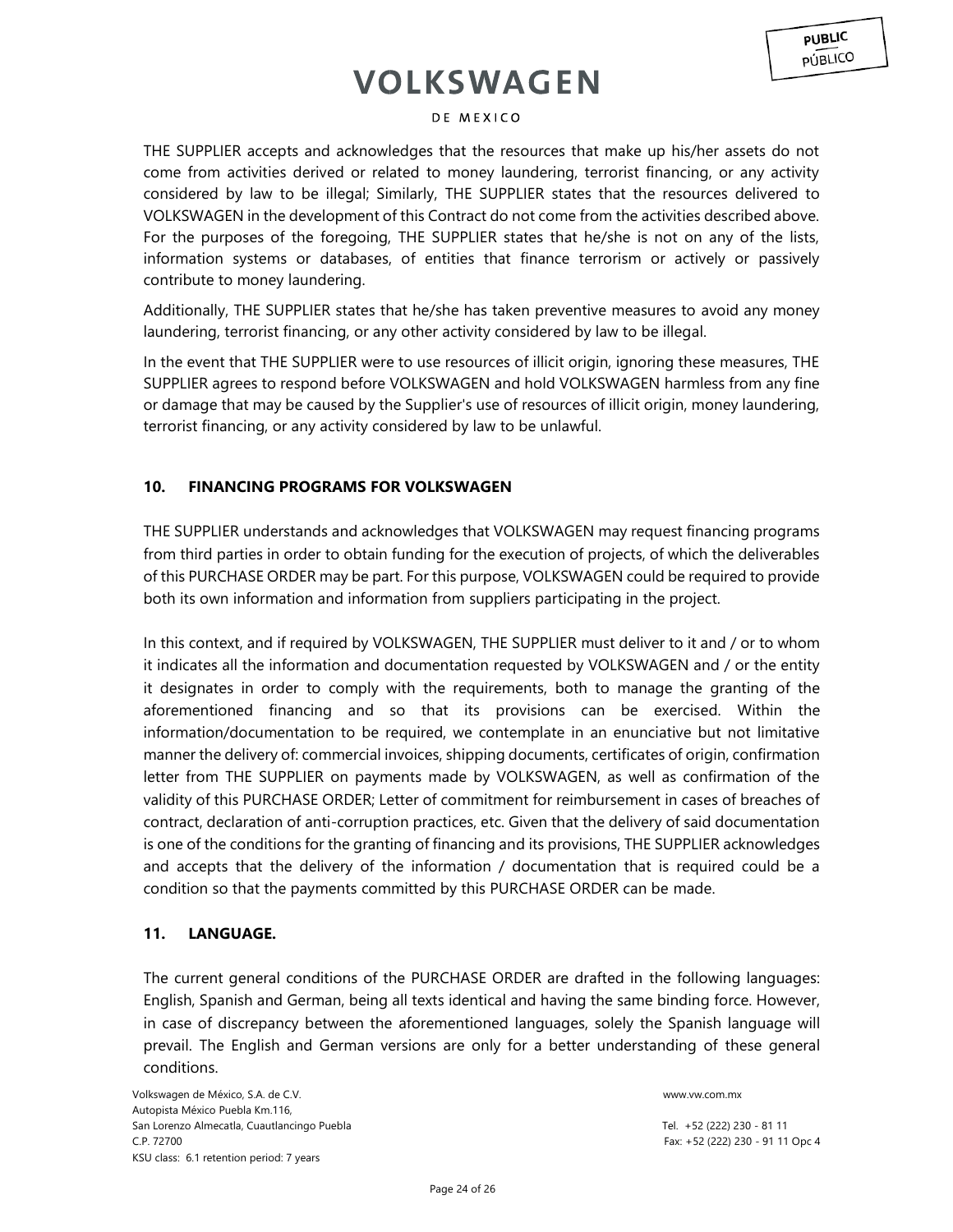DE MEXICO

**PUBLIC** 

## **12. COMPLIANCE, RISKS AND JURISDICTION.**

All obligations derived from the PURCHASE ORDER must be fulfilled in the manner, place and terms and / or conditions agreed. The property and risk of the articles will be responsibility of THE SUPPLIER and will be transferred to VOLKSWAGEN only until the moment they are received and accepted by VOLKSWAGEN as agreed.

THE SUPPLIER will maintain in force all government permits, licenses, orders, requests and approvals that are required for manufacturing the articles and also will maintain the conditions for manufacturing, packing and delivering the articles to VOLKSWAGEN. In addition, THE SUPPLIER is obligated to comply with the requirements stipulated in the International Treaties (Agreements) to which Mexico is party, especially in relation to records and content on regional level, and to provide the documentation that VOLKSWAGEN may require in this respect. In the case that THE SUPPLIER do not provide this information on time, THE SUPPLIER will receive a penalty determined by VOLKSWAGEN.

THE SUPPLIER is also obligated to comply with all the provisions established by VOLKSWAGEN, which are applicable and relative to the rules and regulations for contractors and suppliers, environmental and security / safety measures, logistics processes and systems, and / or any others which are currently valid, meaning that is obliged to be imposed from the content of these rules and measures in executing the PURCHASE ORDER. The same will be applicable with respect to the Official Mexican Standards and / or any other legal ordinances related to the object of the PURCHASE ORDER. THE SUPPLIER is responsible for any losses and damages caused to VOLKSWAGEN in terms of their products/goods or persons, or in those of their visitors or suppliers or customers, which are derived from noncompliance with any of these provisions.

Upon entering the VOLKSWAGEN facilities every SUPPLIER is obliged to comply with the legal regulations and the provisions of VOLKSWAGEN in force at the time of entry.

Regarding Industrial Safety and Hygiene, the Industrial Safety area is empowered to request the SUPPLIER to submit the relevant documentation in order to verify that it is complying with the laws in force and provisions of VOLKSWAGEN at the time of the review and in accordance with its activity within VOLKSWAGEN.

In the event that the SUPPLIER is authorized to contract third parties for the execution of the PURCHASE ORDER, THE SUPPLIER must ensure compliance with these, to the provisions of this clause.